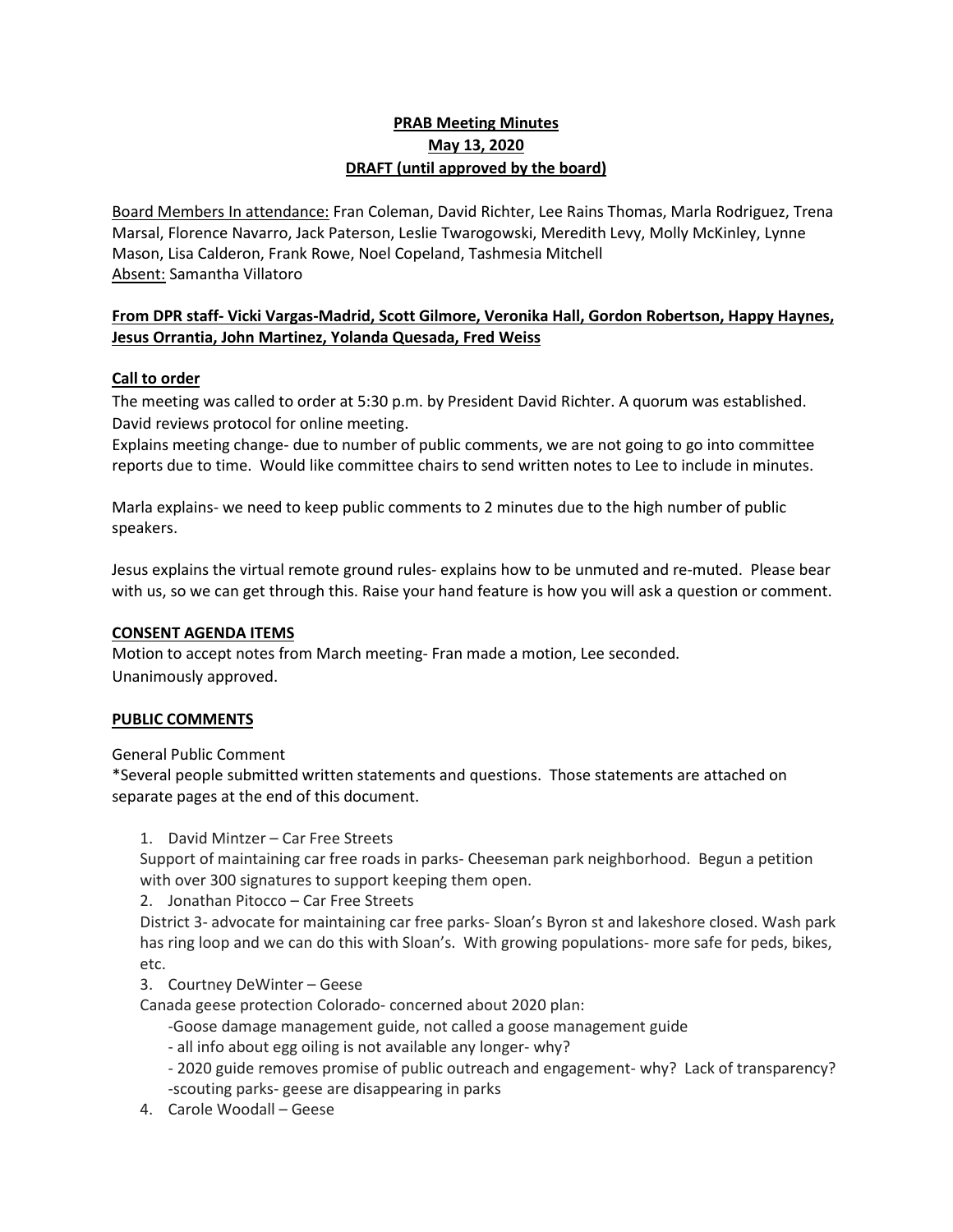Canada geese protection Colorado- concerned (Silent Spring reference)

- -June 2017- we had asked where did the geese go?
- 2019 removed geese with no meaningful engagement with public
- -2020 version removed community engagement- why?
- -lack of transparency and accountability in 2020 plan
- 5. Elizabeth Holland Geese

District 5- CGPC- protection of animals

Asked a question in March- how do we know which geese are migrating or resident, has not been answered as of yet.

Time for a new study- last one was in 2000.

Other areas have had success with other measures- like relocation.

6. Pfeifer Brown – Geese CGPC member.

Sees the emotion on both sides of this issue- people would choose non lethal methods if given a choice. Ask for members to listen and work to come together. Referenced Good Night Denver- book 7. Suellen Scott – Geese (CGPC)

Cory/Merril resident, upset about geese cull in 2019 and wonders why community groups were not consulted.

8. Justin Aragon – Geese

Asking for an Immediate end to all lethal methods- references Canada geese control guide.

9. Karin Olsson – Geese

West wash park resident, heartbroken that the culling happened last year. Would like to have used other methods.

10. Robert Chase – Geese

Policy of culling is a sensible policy- put them to good use, use the meat as food.

Did not eliminate the geese, in fact would like to see more culling.

Would like to make room for other birds by removing some more of the geese. Geese are overcrowding parks and eco-systems.

11. Eric Rooney –

Here Planet Earth- presents another alternative to lethal measures of geese management.

1982- story of using a goose call to encourage them to move on. Why don't we use methods like this? Meat is ridden with pesticides- lack of transparency all around.

12. Ean Tafoya – Park Hill Golf Course

Advocates to use 2A funds- buy the Park hill golf course

Urban farm on several acres- resiliency goal of Denver Parks and Rec.

13. Ryan Fitzgerald – Red Rocks Public Transit

Denver's response to climate change has been weak, despite a progressive view.

We need to use more public transit to get to Red Rocks-

Equity- underserved areas by RTD-

Public safety- offer public transportation from Red Rocks for venues

14. Becky English – Red Rocks Public Transit

Sierra Club- Importance of transportation in mitigating climate change

Activate membership and make this happen

15. Adrian Garcia- Red Rocks

Business owner on Santa Fe. Advocating for transit to red rocks from Denver and metro area.

16. Amy Kenner- District 7, support of car free parks, kids doing loops, safer

60% of citizens surveyed are interested, but concerned about using park streets.

6:15- end of comments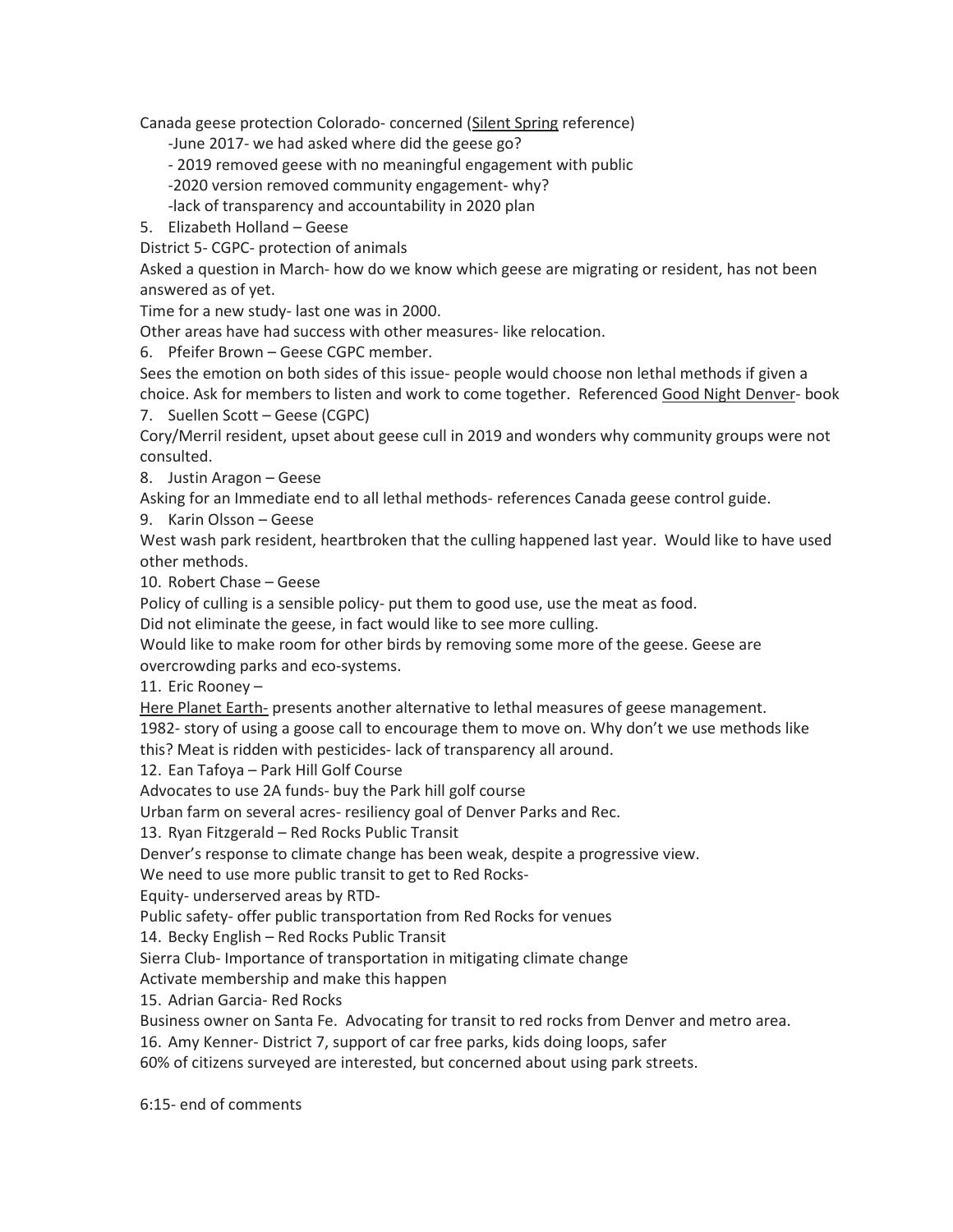Signed up to speak, but were not present to speak: Kenyon Moon – Geese Spencer McCullough – Car Free Streets Robbie Hoebin – Car Free Parks Claire Cpo– Geese Jack Murphy – Geese (said in the form he was a "maybe") Ramsey Harris – Park Programs Janet Thornton – Geese Patty Brisbois – Geese/ Nicole Norris – Geese

# **OTHER ITEMS**

Capital Improvement Plan presentation- Gordon Robertson (Mike Buchard, Kathy LeVeque) \*Presentation is attached separately. Capital planning is a 3-5 year process- used to develop high priority projects Reduce capital maintenance, more equitable parks system DeBoer water way- nature play areas- matched funding Working on grants, partnerships , like The Park People group.

# Q & A

Fran - do these figures reflect the current shut down? Gordon- did have to make reductions in 2020, but we think we have covered it in 2021. Estimating reduction in every account, waiting to see actual numbers.

Frank- Its going to be tough and we understand that there will be cuts all around. Equity map is fabulous and really shows where PR needs are.

Florence- Comment- appreciates the explanation of how the equity map and score are used in the CIP process. This has been one of our questions that our committee had, and this really addresses it well. Moving higher impact project to higher need areas.

Meredith- Wants to know more about process and how timelines might change with community input due to all that is going on.

Gordon- We are not sure how this will play out, but we are looking at webex and are looking at alternative ways to gather input.

Meredith- Curious what we can share about longer term timeline.

Gordon- Our goal is to start all the projects in the year they are funded.

6:40

### Finance Committee Report/PRAB White Paper

Leslie met with all subcommittees- came up with a list of recommendations. Leslie reads them out loud.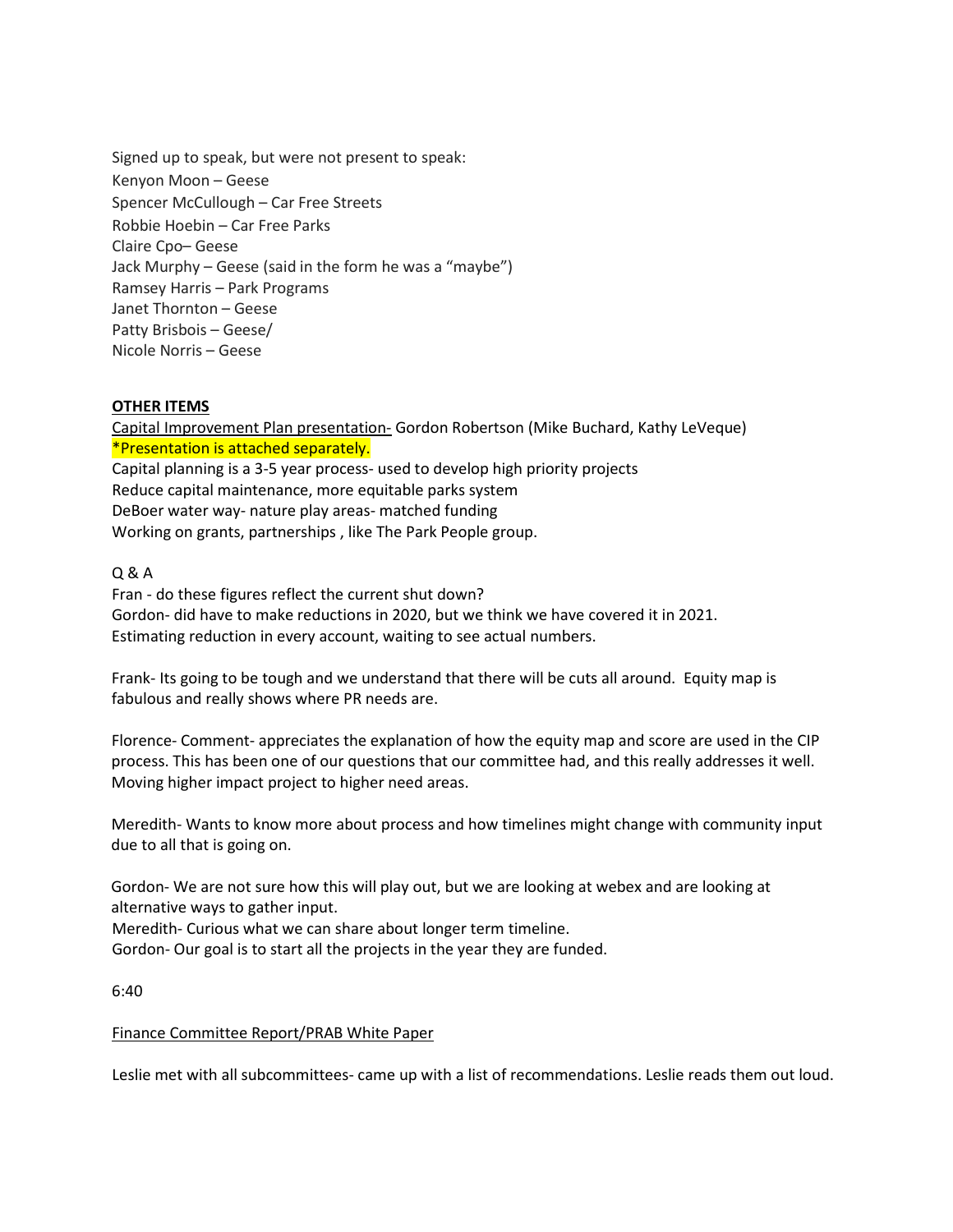Happy- Short time to review, will keep response brief

Budget outlook for the rest of this year and into 2021- it is going to be a very difficult year- with reduced tax revenue and general revenue. Will impact all budgets for into next year. Road to recovery likely (budget recovery) will be slow to say the least. Will be working with PRAB as things change and information becomes available.

Rangers, etc- already increased expenditures for rangers, will be adding to maintenance and safety.

Access to city park golf course- this cannot happen- as it is a construction site- it will not be released until the growing season can occur...

Park hill golf course is on the radar. We are not inclined to spend the entire sum of our dollars on one acquisition.

DPS- long standing relationship about using space within schools. No pilot needed- already have several agreements. Working to strengthen relationship.

Street closures- have been part of an emergency response to Covid- 19. We have heard a lot from residents saying they love it. Very complex issue that has implications across the board with accessibility, etc. Not intending to make long term commitments in the face of a crisis. After crisis, we will want to address this. Different use of

Goose management- suggestion that methods are not consistent may not be accurate. Have a team that manages wildlife, including geese. Driven by the science. At times managing wildlife is more challenging because we are dealing with wildlife. Disappointed that the community partners could not go forward due to covid.

Community engagement- want to find other ways for people to connect. For PRAB to be able to broadcast, it would be unlikely. More creative ways for public to connect.

# Q & A

Lisa- Wants the group to consider how we could have more time to evaluate thee recommendations. Would like to have white paper response, response should include the methodology & metrics used to evaluate these recommendations provided in writing.

Wonders why there was a change in white paper wording from non-lethal to consistent goose management methods?

Leslie- Explains that she met with all committees. Fran- explains that even egg oiling is considered lethal. Lisa objects to terms that changed.

Lisa- Point of order- Clarifies that the intent is for the board to vote on this tonight. David- We do hope to vote on this tonight.

Lisa- not a white paper, should have more substance including references. This is an outline. Leslie- Agrees that this format is more of a list of recommendations, not a white paper. Has already changed wording to recommendations to the executive director.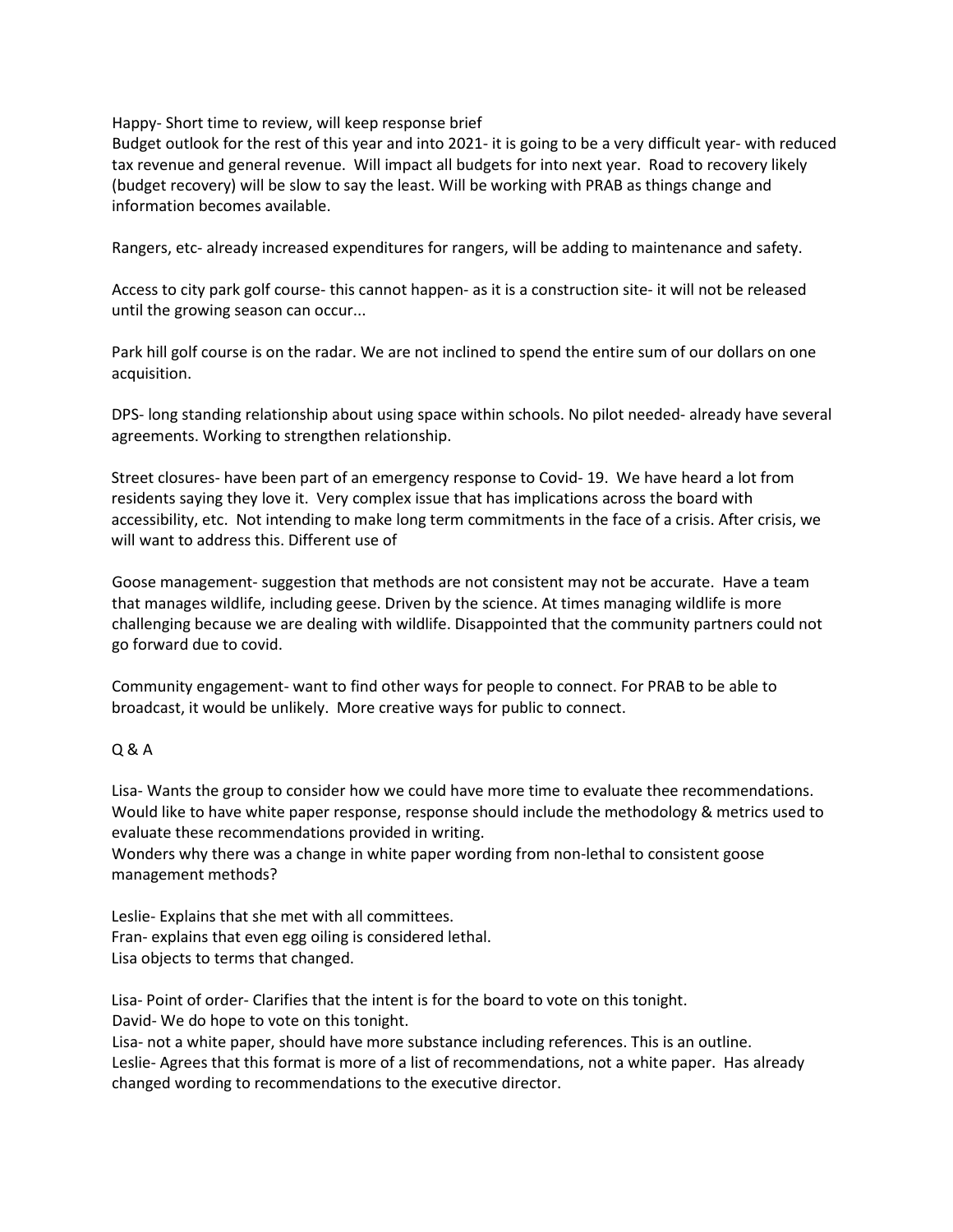Lynne- like that it is short and outlines priorities of the board. Especially the park hill golf course- an opportunity not to miss.

Leslie- Purchase at current market value- probably not be more than 5-6 million dollars. Could be our last opportunity to get this done. Pocket parks don't fill the same void as the regional parks.

Florence- Had talked about continued support of equity goals- we were struggling with wording, so where did it end up? Equity goals should be included.

Leslie- equity is a big issue and we need to work it into all that we do- not necessarily informing the paper. Larger issue.

Marla- would like to include something with equity in these recommendations.

Leslie- Q to Happy where are we with acquiring this project (park hill golf course)- would need to connect with comm planning and development, working on acquisition strategy for trying to complete this deal. Will be part of 2021 budget.

Lisa- is the term *white paper* part of the charter? Answer- no

Meredith- one rec was not included on this version, opening rec centers 7 days a week. Not able to make this rec at this time due to covid and changing.

Happy- 1- have worked to increase rec center hours for several years. 2- unlikely to ever be able to open all centers for 7 days a week. Have already extended hours at some rec centers with a lens on equity. Facing significant reductions.

Meredith- concerns about social distancing and limited hours, etc. Hope it's considered in decision making.

Molly- recommendation to think about how we can use more open space. With dedicated open spacesmaybe golf courses can be used. Reaching out to people in San Fran who have had some success with this.

Leslie- Would want to limit it to paved areas to have more space to walk. Regional parks are overrun and this could help alleviate it.

Fran- as a golfer, would need to know a lot more about this.

….

Lee- explains that the committee was thinking about this thoroughly and would be willing to change to non-lethal and consistent

Lisa- Possible state lethal, but not culling

Fran- reads the statement and shares that there was not enough notice and communication about the culling last year. So, whatever comes out of this tonight- we have consistent communication about the measures being taken.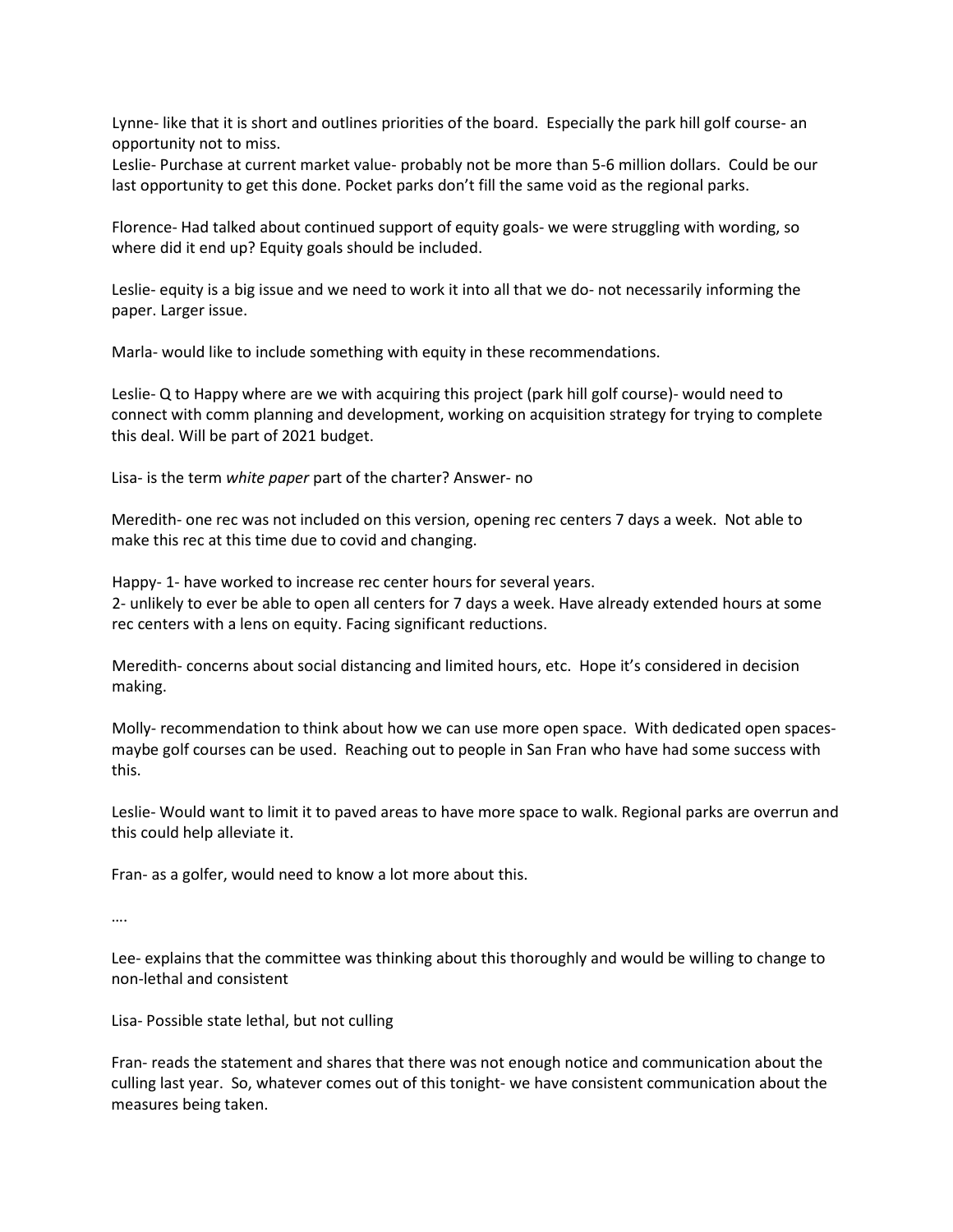Lisa- maybe too succinct and could call out exactly what we have seen as consistent and inconsistent.

Marla- If communication and working with the community is really important, then we need to make sure we keep all methods on the table.

Lynne- Asked for clarity about equity statement

Leslie- would hope to begin this conversation in June. Not immediately tied to budget recc.

David- would like to spend time on this at a summer meeting.

Florence- opportunity to inform the budget process.

Lisa- Point of Order- sounds like there are additional comments/ wording that needs to be adjusted. Sounds like this discussion is adding value to the document.

Noel- rec center availability is critical. Need to restore the rec center hours.

Leslie- asks for edits to be sent into chat box.

Happy- recommends- we delay the vote until the end of the meeting, pending language changes. Adopt principles

Leslie will work to incorporate changes to vote at end of meeting if possible.

Happy- maybe just include general principles.

8:00-

# **PRAB COMMITTEE REPORTS**

David explains that we will skip committee reports and chair people need to submit notes from last meetings to Lee. David expresses gratitude for the DPR staff during this extraordinary time.

### **EXECUTIVE DIRECTOR'S REPORT**

During these times, we can see how important parks are to people in this city.

Challenging to keep social distancing when everyone wants to be in the parks. Likely, everyone has been accommodating and people are generally trying their best to comply. And not using playgrounds and picnics has been hard. Working with state and local health departments to figure out next steps. Concerned that parks could be the venue for a surge in infections. Being very thoughtful and careful about releasing restrictions. Dept does not yet know how this will end and parks and rec centers could re-open. Safety is first and foremost. Lots of staff has been working on this and really stepped up in this time. Will continue working with PRAB as things change.

### Goose Management Plan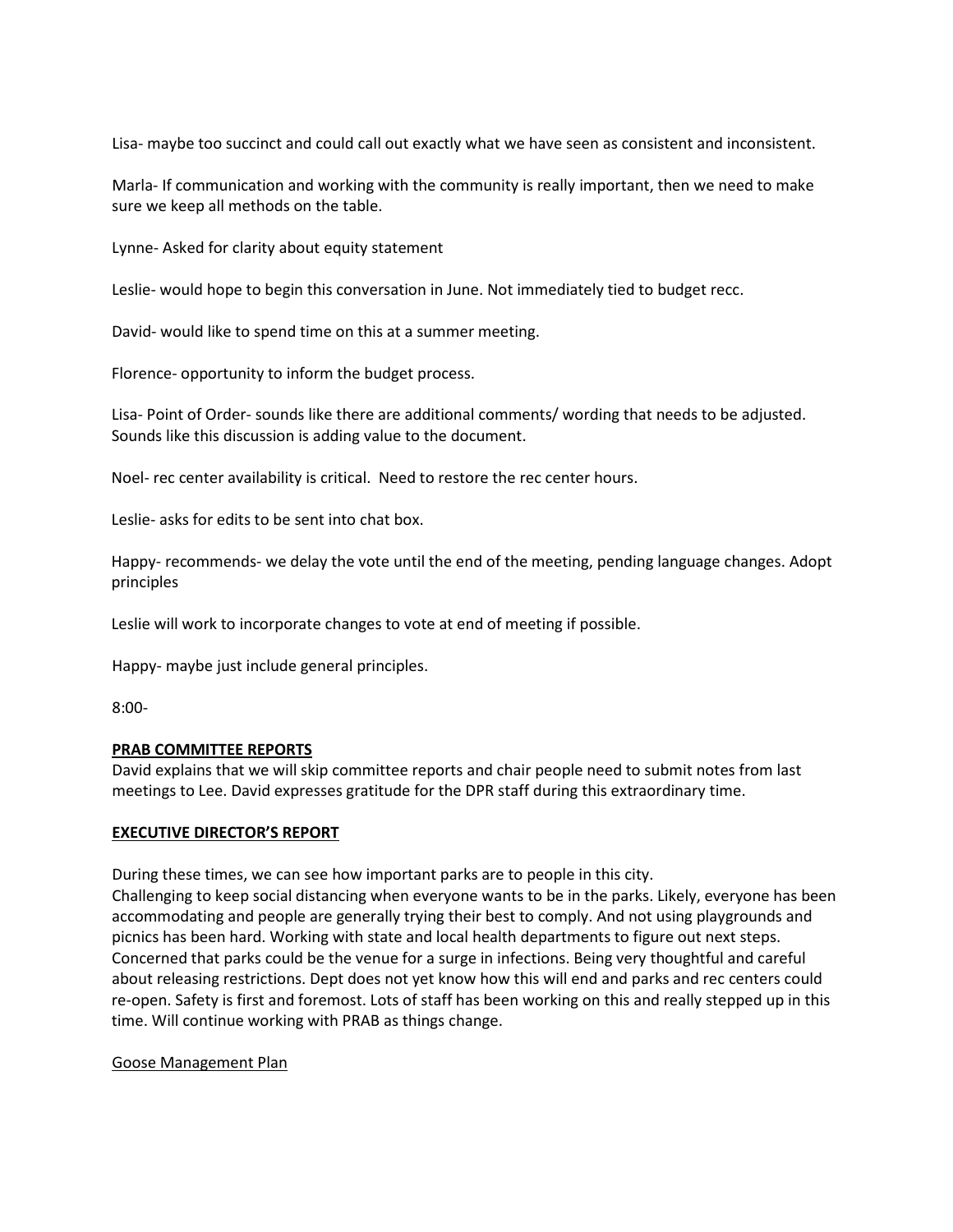Scott- posted goose management program on website for the past month. Looking across the country, no big cities have posted plans on how they manage geese in their parks. We are working on being transparent and consistent with our methods. Per recommendations from PRAB- we have created a team in P and R based on sustainability and resiliency. Not managing for just geese, but the eco system and other wild life and people.

Includes: Resiliency plan Landscape conversions Lake and gulch restoration.

# Vicki Vargas Madrid-

### \*Presentation attached separately.

Various methods used to control population of geese. Many years ago, used goose relocation. Now have a multi-strategy approach. Human health, water quality, conflicts,

Reviews the tactics used to try to discourage geese in our parks. Have been using these strategies for 15 years with great success.

Resident goose population- born in our parks system- they become in printed into Denver parks. They are geese that are not migrating. We have created a perfect habitat- they no longer need to migrate. Resident geese don't scare easily, migratory geese respond to hazing.

Targeting geese in parks where they are a problem. 14 parks- 9 main ones. Working with other states and organizations

Egg oiling season is not over yet, have already oiled 1000 eggs.

Have not decided if there will be culling, need more data. Continue to monitor on goals. Can see that resident populations have gone down and that is due to all the methods being used.

Q & A

Fran- Explain what the molting is and how that is part of the process.

Vicki- Time in summer when geese are flightless, loose flight feathers for 3-4 weeks in the summer. This is when we cull.

Lisa- egg oiling in 2002- was inconsistently employed. When did PR last do a population study?

Lisa- Asks many questions from constituents related to geese management plan (Questions were captured in document provided by Lisa Calderon after the meeting adjourned):

• Vicki Vargas-Madrid stated that Sloan's Lake and Garfield Lake Park do not have "sustainable" numbers yet without any explanation. What does "sustainable numbers" mean and according to what scientific study that weighs environmental impact?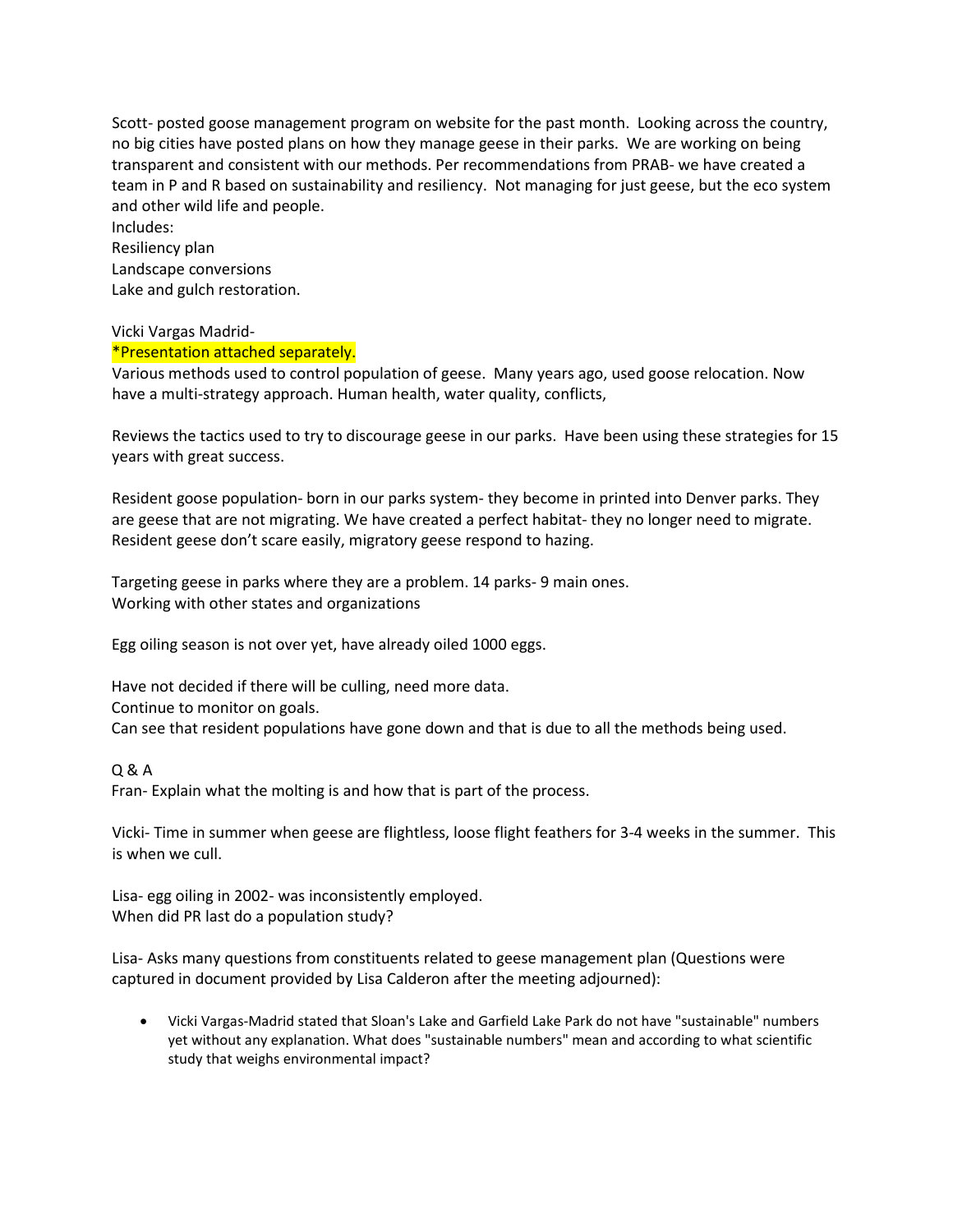- Can DPR Executive Director Haynes, Deputy Manager Gilmore, and Wildlife Manager Vargas-Madrid explain why it was necessary to remove the possibility for meaningful engagement with the public on a topic that is deemed as "complicated and controversial issue"?
- Can DPR Executive Director Haynes, Deputy Manager Gilmore, and Wildlife Manager Vargas-Madrid explain why they are demonstrating a lack of commitment to exercising transparency and accountability? Can they explain how they would account for a transparent and accountable process?
- Can DPR Executive Director Haynes, Deputy Manager Gilmore, and Wildlife Manager Vargas-Madrid provide supporting evidence for those claims? Evidence cannot be at the level of anecdote or minimal instances. There must be enough evidence to suggest that Canada geese create conflicts.
- Can DPR provide substantiated local evidence to supports its claims of conflict?
- Should there not be an acknowledgement of how DPR's management program is impacting a sentient species and thereby the park ecosystem?
- Can DPR provide the methodology used to support the above stated claims about human behavior and preference?
- Can DPR explain what scientific measures are being applied to determine what is "manageable" for a park habitat? And, why has habitat replaced that of ecosystem? Can she provide current scientific evidence that can support her claim?
- Why does the current program not account for environmental variables or climate change on the impact of Canada geese?
- Not enough time to interact or connect with public.

WildEarth Guardians have been leading a campaign against USDA Wildlife Services to update the science behind its operations in the Western states: [https://montanafreepress.org/2020/05/14/wildlife](https://montanafreepress.org/2020/05/14/wildlife-services-to-cut-back-killings-pending-environmental-review/?fbclid=IwAR0O3f5s_3tsu5nchzr7YoA9sLrJqqV0u69TmTHDFef75UENuoWJA8Wccs4)[services-to-cut-back-killings-pending-environmental](https://montanafreepress.org/2020/05/14/wildlife-services-to-cut-back-killings-pending-environmental-review/?fbclid=IwAR0O3f5s_3tsu5nchzr7YoA9sLrJqqV0u69TmTHDFef75UENuoWJA8Wccs4)[review/?fbclid=IwAR0O3f5s\\_3tsu5nchzr7YoA9sLrJqqV0u69TmTHDFef75UENuoWJA8Wccs4](https://montanafreepress.org/2020/05/14/wildlife-services-to-cut-back-killings-pending-environmental-review/?fbclid=IwAR0O3f5s_3tsu5nchzr7YoA9sLrJqqV0u69TmTHDFef75UENuoWJA8Wccs4)

Vote on recommendations to the executive director

David made a motion to vote on recommendations. Marla seconded it.

Those in favor of adopting recommendations to executive director with changes discussed tonight: 13 Fran Coleman David Richter Lee Rains Thomas Marla Rodriguez Trena Marsal Florence Navarro Jack Paterson Leslie Twarogowski Meredith Levy Molly McKinley Lynne Mason Frank Rowe Noel Copeland

Those opposed: 1 Lisa Calderon

Not present to vote: 2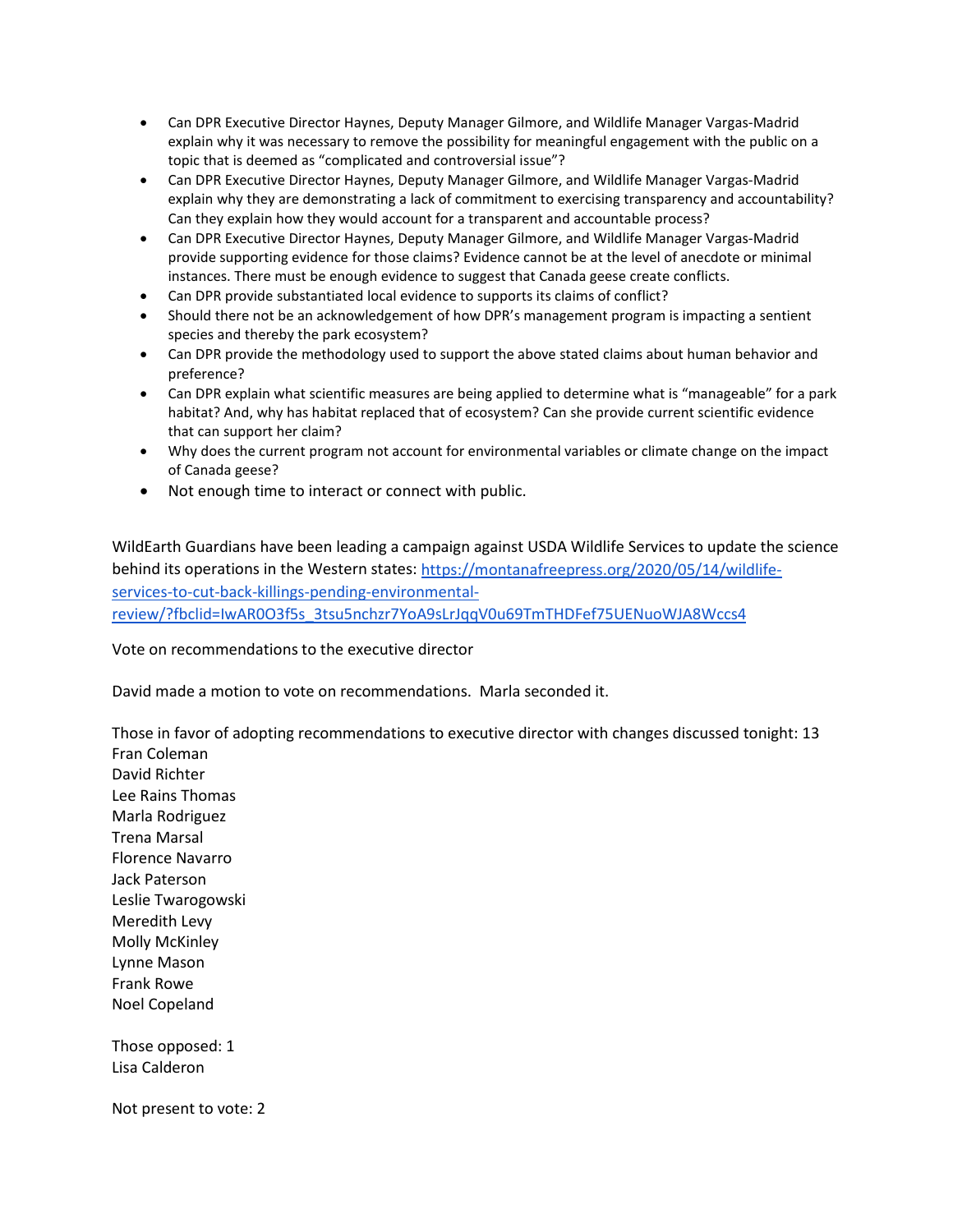Tash Mitchell Samantha Villatoro

# **ADJOURNMENT**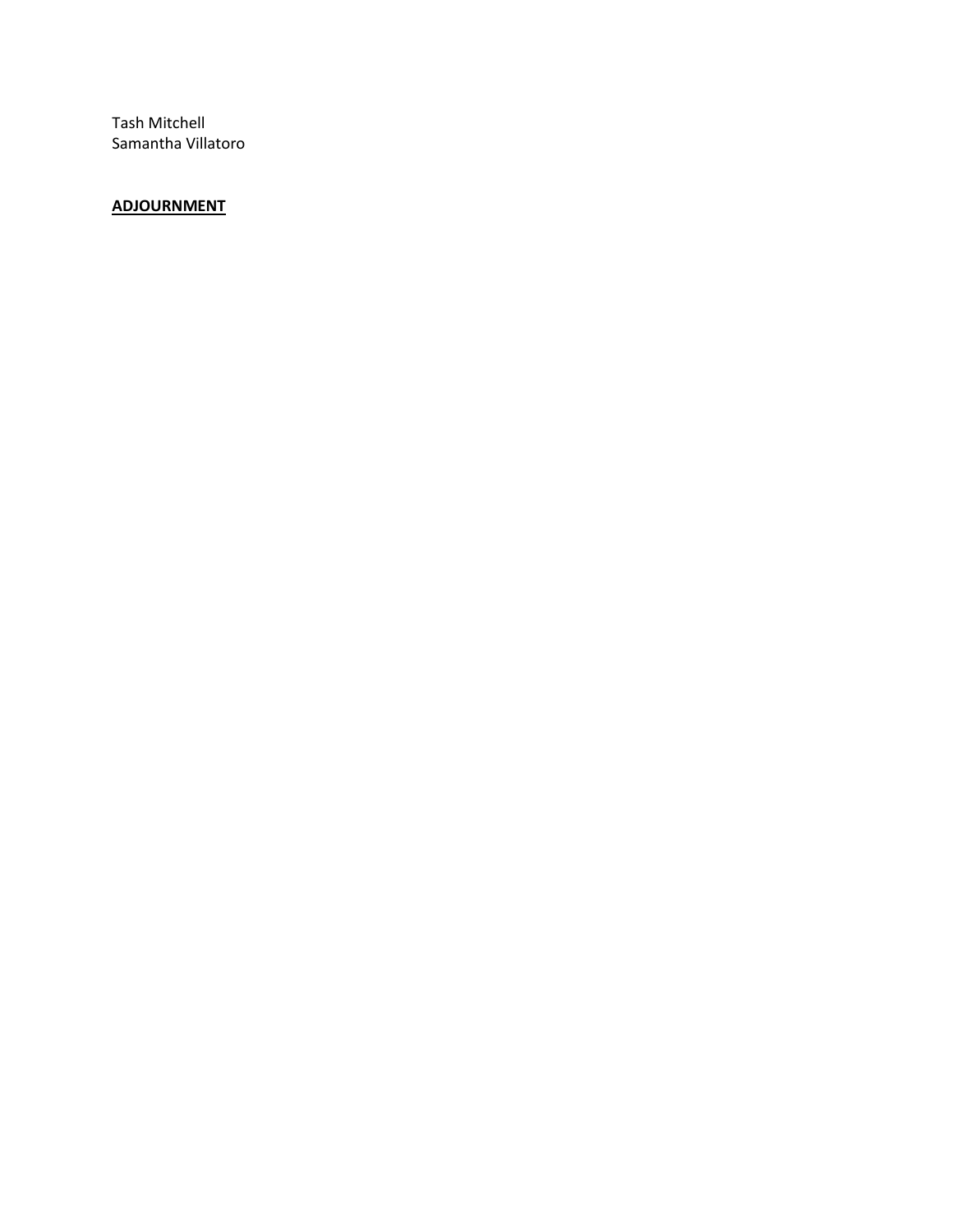# Beginning of public written statements

# More Shared Streets and Car Free Parks in District 3- email Anna Burrell

I am emailing you to express my strong support for the expansion of Open and Shared Streets in Denver. This includes a permanent change to Denver Parks to continue to make them carfree.

This could be a huge advantage for Denver, especially if you coordinate with DEDO and make it a cross governmental effort because Denver is amazing and can absolutely coordinate a large project that will not only help beautify the city but it can also make dramatic strides in the right direction for our goals on clean air, clean cities, and healthy people.

The next part of this message has been copy and pasted however is still worth considering. We your people are speaking.

- - -

"A quick trip to our parks will illustrate why this is necessary. Watching families walk and ride safely is evidence enough. Parks should be accessible to all but this does not necessitate car travel within them.

Denver also saw a dramatic reduction in road violence while we implemented Shared Streets. It is imperative that we continue and expand the use of these streets so people in Denver can continue to walk and bike safely.

Please, let us build the city we want and not just keep the one we have. If this pandemic has shown us anything it is that we can act quickly and no longer can accept the status quo."

All the best,

Anna

# More Shared Streets and Car Free Parks in District 3- email John Riecke

I am writing today to urge your support for the shared streets program currently being run by Denver DOTI at the direction of the mayor. This program, these few free streets, have shown Denverites what streets can be: places for people. Places of relaxation, places of socialization, places of safe and slow transportation.

It is often thought that we must make our streets available only to drivers. That the best use of our transportation network is to move many cars at high speed from one end of the city to the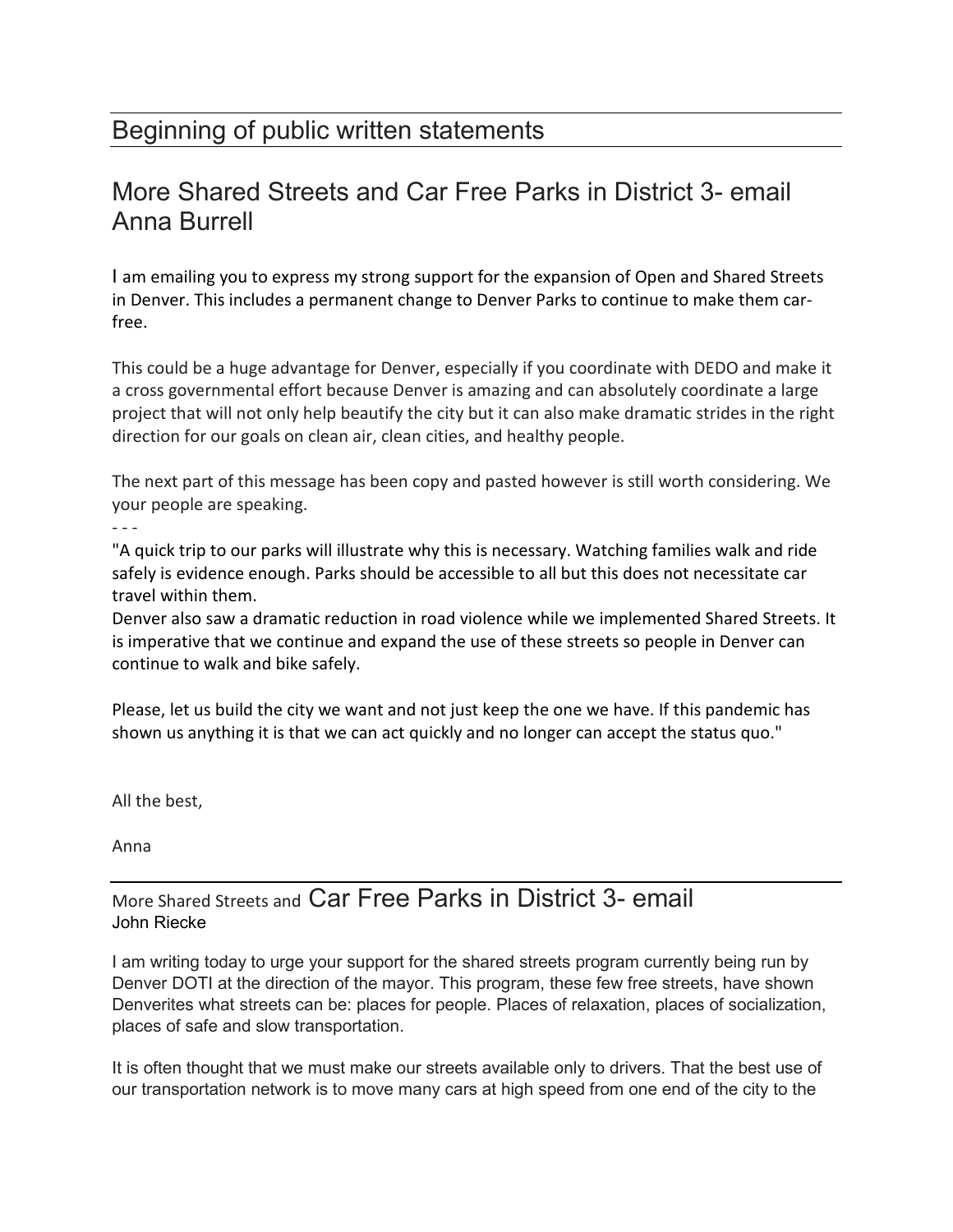other with no delay. These newly shared streets have shown that we can use them for so much more, with so much more joy, than we have done in the past.

Those blocks that we have designated for the use of all Denverites, not just those in cars, are quieter, happier places as a result. They have not unduly restricted traffic; any driver can use them, they must simply share them, safely and slowly, from one end to the other.

The mayor was recently asked if the newly opened streets would remain so after the current emergency is declared ended. He hesitated to commit one way or the other but I suspect that he fears a driver backlash to being denied domination of these few feet of pavement. It would be more than a shame to lose these linear parks, it would be irresponsible to revert them back to their previous use as neighborhood traffic sewers.

Denver has many stated goals, goals for mode-share, for the environment, for open space, for improving the livability of our neighborhoods. These streets help us meet those goals. They are the backbone from which to expand our efforts, the spark of an idea to spread across the city, giving space to our citizens and making their lives a little less stressful.

I'm asking you to express your support for our shared streets to the mayor and to ask him not to kill the program but rather to expand it. To enshrine safe, quiet streets for everyone in our lives and in our plans for the future.

I hope you'll join me as I urge the same to him directly.

**From: Dr. Carole Woodall**

**To: Mr. David Richter and Dr. Lisa Calderon**

**Date: 15 May 2020**

**Time: 12:51 a.m.**

#### **Questions**

1. It is disturbing that a 2019 cornerstone of the plan's success being "public support of DPR strategies" has been removed from the 2020 version. The removal of public engagement demonstrates lack of transparency and accountability to the public. On pg. 19, there is a one-sentence section on "Public Support through Education and Outreach." It states that DPR staff participates in events "to engage and inform the public about wildlife issues." The statement does not imply discussion.

**Can DPR Executive Director Haynes, Deputy Manager Gilmore, and Wildlife Manager Vargas-Madrid explain why it was necessary to remove the possibility for meaningful engagement with the public on a topic that is deemed as "complicated and controversial issue"? (pg. 3)** 

**The first sentence of the introduction is a declarative statement, and is used in both the 2019 and 2020 versions. So, the 2020 version frames "goose management" exactly the same way as the 2019 version. The difference is that the 2020 version negates the possibility for citizens to have a voice in the process. By the conclusion of the document, the intention is for the public to be told.** 

2. Transparency should not be a mere buzzword, and should extend to Denver Parks and Recreations, especially on issues deemed as "complicated and controversial." The mayor's Transparent Denver initiative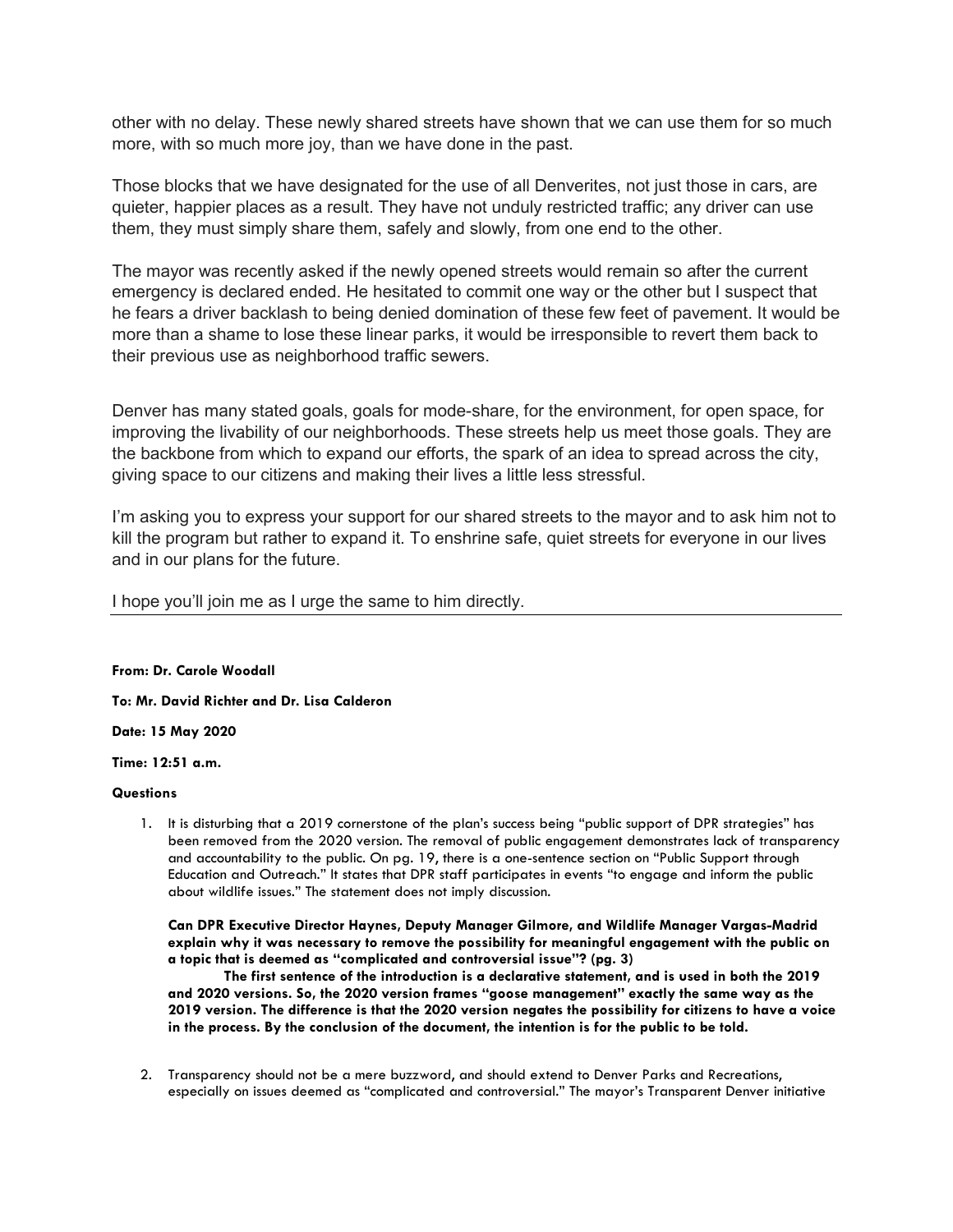commits to being open, accessible, and visible to the city's residents.<sup>1</sup> The idea of public input is not necessary for minor day-to-day events, according to Denver Parks and Recreation Public Engagement, Communication and Notification Policy (PECAN). The public does not expect to be consulted on decisions regarding minor administrative actions. PECAN does not list the extermination of the park's wildlife as the conclusive means of controlling population as an exception. Lethal removal of Canada geese warrants public notification and engagement.

**Can DPR Executive Director Haynes, Deputy Manager Gilmore, and Wildlife Manager Vargas-Madrid explain why they are demonstrating a lack of commitment to exercising transparency and accountability? Can they explain how they would account for a transparent and accountable process?**

- 3. The logic of the 2020 RCGDMP should provide a supported argument that justifies the conclusion of Canada geese removal. The 4-paragraph introduction presents how DPR principally understands the role of Canada geese in the parks. There is a reference to the "aesthetic appreciation of the species" (pg. 3), and a statement of DPR's intention to not eliminate Canada geese (pg. 7). There is a logical misstep. The document emphasizes Canada geese and human conflict. The word *conflict* implies two parties being in opposition, having opposing needs or demands. There are eleven (11) unique usages of "conflict" in the document with three references in the introduction:
	- 1. Growing populations of resident Canada geese have resulted in "increased conflicts with human activities." (pg. 3)
	- 2. "Increases in the human population along the Front Range have contributed to human-goose conflict." (pg. 3)
	- 3. Increased geese population "creates conflict with people and causes property damage." (pg. 3)

The other references to conflict include: "steady increase in conflicts" (pg. 5) "resolving conflict" (pg. 6), "park user conflicts" (pg. 6), "minimize human/goose conflict" (pg. 7), "minimal wildlife conflict" (pg. 7), "Canada geese issues and conflicts" (pg. 8), and "create conflicts elsewhere" (pg. 14).

Other words that suggest conflict include references to the geese as "aggressive" and as a "nuisance".<sup>2</sup> A September 5<sup>th</sup> 2019 email from Wildlife Manager Vicki Vargas-Madrid states the same claim for the lethal take of the Canada geese as "human-wildlife conflicts." In the fall of 2019, CGPC researched goose attacks through the Colorado Open Records Act. Our research indicated there was only ONE aggressive goose incident in the last 5 years, which occurred on private property, not in a park. It was a mother protecting her eggs.

**Can DPR Executive Director Haynes, Deputy Manager Gilmore, and Wildlife Manager Vargas-Madrid provide supporting evidence for those claims? Evidence cannot be at the level of anecdote or minimal instances. There must be enough evidence to suggest that Canada geese create conflicts.** 

4. On pg. 5, the reference to support the idea of human-geese conflict is a 1998 scientific article, which does not account for current and local environmental variables impacting park ecosystems. The citation is outdated and irrelevant.

#### **Can DPR provide substantiated local evidence to supports its claims of conflict**?

 $\overline{\phantom{a}}$ 

<sup>&</sup>lt;sup>1</sup> The official website for Transparent Denver provides definitions: transparency means "access to information about what is really happening," and **accountability** means "ways to hold decision-makers accountable for the decisions we make." Refer to: https://www.denvergov.org/content/denvergov/en/transparent-denver.html

<sup>2</sup> The 2019 U.S. Fish and Wildlife Service Depredation Permit, Permit Number: MB715492-1, section G, reads: "You may not use this authority for situations in which migratory birds are merely causing a nuisance." DPR's response might be that migratory birds are not being killed for being a nuisance. Resident Canada geese are being killed. However, in a March 2020 meeting between DPR representatives and CGPC representatives, I asked a question to Gilmore and Uhing if they could determine the difference between the two groups given changes to bird behavior and migratory patterns due to environmental factors and climate change. Gilmore and Uhing responded that they did not know the difference. Their response was that resident Canada geese are those which are here during the summer. How is it that *The Game Plan* recognizes these factors, but the GMP does not.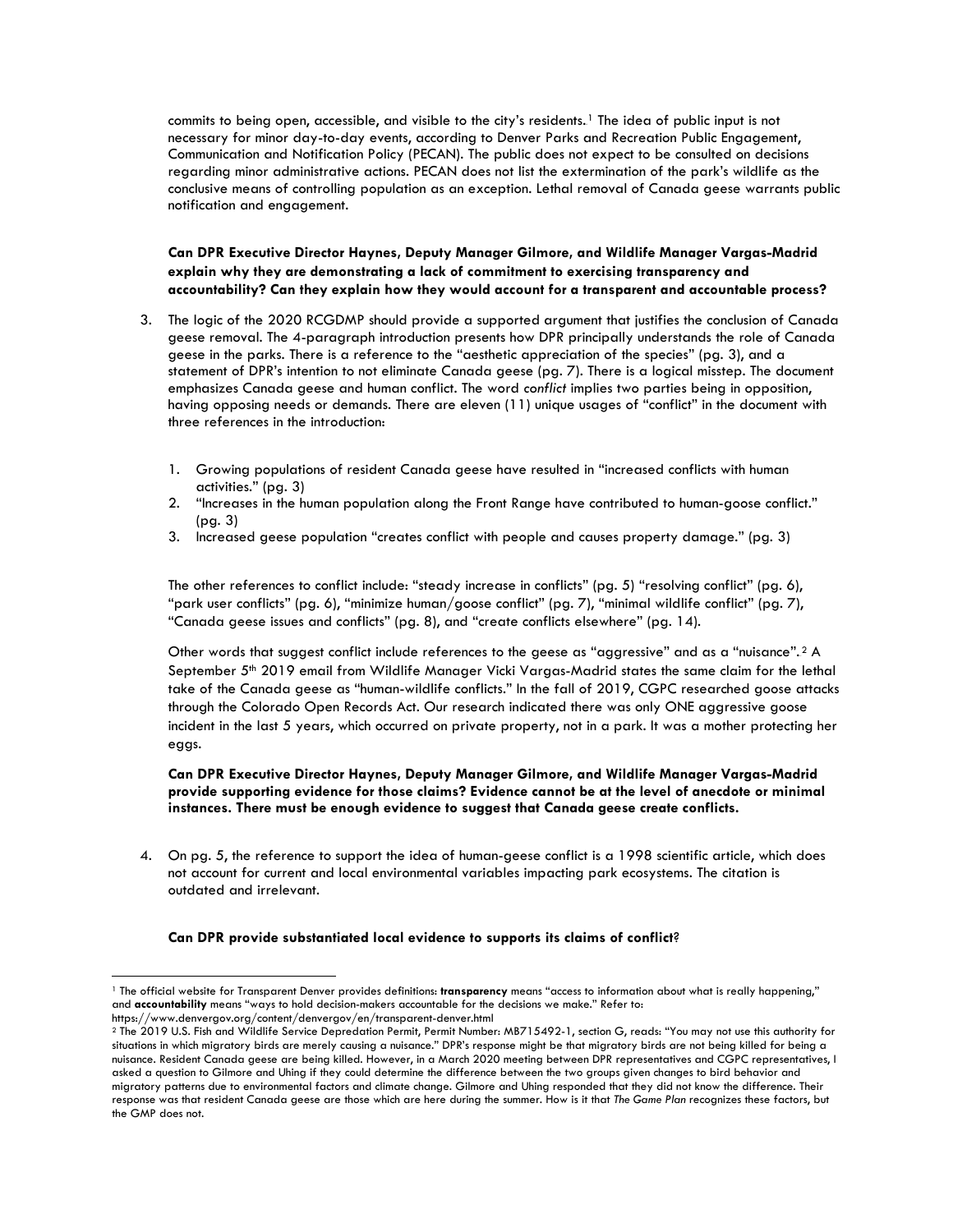5. The 2020 RCGDMP does not demonstrate any knowledge of Canada geese sentience. The program only posits how humans perceive the geese, for example as "aesthetic appreciation" (pg. 3) The program provides information on biology and reproduction (pg. 4) and flyways (pg. 4). However, the program does not reflect how the lethal removal of Canada geese by putting them in orange crates, by not being able to protect their young, by losing their young impacts them. Nobel laureate ethologist Konrad Lorenz wrote, "A Greylag goose that has lost its partner shows all the symptoms that [developmental psychologist] John Bowlby has described in young human children in his famous book *Infant Grief* ...the eyes sink deep into their sockets, and the individual has an overall drooping experience, literally letting the head hang..." $^{\rm 3}$ 

#### **Should there not be an acknowledgement of how DPR's management program is impacting a sentient species and thereby the park ecosystem?**

6. On pg. 3, the 2020 version states: "Some people are tolerant of any inconveniences resulting from a coexistence with wildlife while others accept it at differing level. Some people consider Canada geese to be a valuable resource and have an aesthetic appreciation […], while other consider them to be nuisance because of their prolific nature, site tenacity, longevity, size and tolerance of human activities."

I am struck by the usage of "tolerant" "tolerance" "tolerate", which the program defines "tolerate" as "subjective and means something different to each person." (pg. 7) It is an odd word choice and incorrect. According to the *Oxford English Dictionary,* 

- The first recorded reference in English was 1531, and meant means to endure or sustain (pain or hardship).
- In forestry, tolerate came to mean "the capacity of a tree to endure shade."

*OED* provides a rich history for the usage of "tolerate" in a variety of fields. The idea of tolerate suggests specificity not subjectivity. Then, there is the problem of referring to people by an unknown "some".

#### **Can DPR provide the methodology used to support the above stated claims about human behavior and preference?**

7. "DPR's management program strives to maintain a population or a reduction in goose numbers and related problems to a level that the park habitat can tolerate."

In Vargas-Madrid's presentation, she referenced that Sloan's and Garfield were "over objective." Likewise, she mentioned that 30 geese was a manageable number.

### **Can DPR explain what scientific measures are being applied to determine what is "manageable" for a park habitat? And, why has habitat replaced that of ecosystem? Can she provide current scientific evidence that can support her claim?**

8. A claim is just a claim without supporting documentation and evidence that reflects the current environmental variables impacting park ecosystems. Recognition of the environmental impact of human behavior is stated in *Game Plan for a Healthy City*: "The science is clear, our planet is facing a global crisis attributed largely to human behavior that is changing climate patterns around the world. The environmental emergency threatens to alter our normal landscape, limiting where we can live, where we can grow our food and how we are able to access natural resources.".4 Yet, the 2020 Goose Management Plan does not account for the impact that climate patterns are possibly having on migratory and resident populations of Canada geese. The plan does not account for environmental variables or climate change.

#### **Why does the current program not account for environmental variables or climate change on the impact of Canada geese?**

l

<sup>3</sup> Mark Bekoff, "Killing Denver's Sentient Geese is Flawed in Many Way" in *Psychology Today* (5 July 2019),

<https://www.psychologytoday.com/ca/blog/animal-emotions/201907/killing-denvers-sentient-geese-is-flawed-in-many-ways>

<sup>4</sup> Denveright and DPR, *Game Plan for a Healthy City*, May 2019, 10.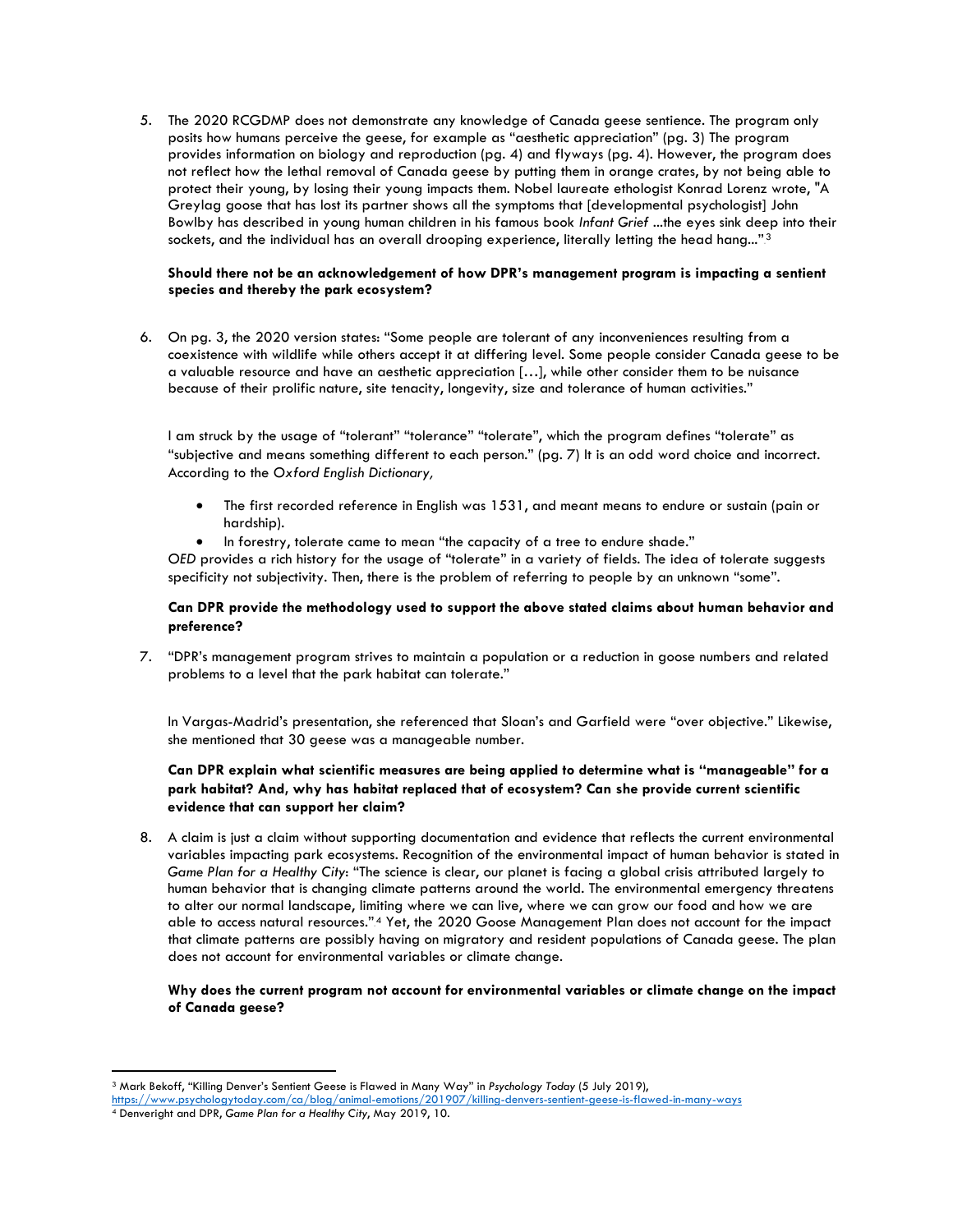9. I have a comment about the "recommendation bullet points". Listening to the bullet point discussion was concerning. In particular, I could not understand why members of the advisory board and the Sustainability committee were insistent on the use of consistent. The word does not provide any clarity or suggest transparency. As Scott Gilmore spoke, I then understood what he meant. He made note that he and Vargas-Madrid went to speak to groups when asked, answered emails and phone messages. To him, "they" are consistent in their correspondence. In this instance, consistent does not imply transparency not does the word demonstrate open and effective communication with the public on issues deemed as "controversial". Although the bullet point recommendation was passed, I would encourage that the board make necessary modifications. The current wording is vague and opaque, which does not follow the initiative for a Transparent Denver. I will send in a further suggestion. I need to obtain the current phrasing

13 May 2020

First Statement delivered at Denver Parks Citizen Advisory Board virtual meeting

Second Statement prepared for Denver Parks Citizen Advisory Board

Prepared by: Dr. Carole Woodall, CGPC Core Team Leader

#### **First Statement**

In 1962 Rachel Carson galvanized the nation with the publication of *Silent Spring*. In this work of scientific journalism, she opened with a story entitled "A Fable for Tomorrow" in which a small town in the heart of America undergoes a terrifying transformation. She writes, "There was a strange stillness. The birds, for example – where had they gone? Many people spoke of them, puzzled and disturbed. The feeding station in the backyards were deserted. The few birds seen anywhere were moribund; they trembled violently and could not fly. It was a spring without voices."5

The image of a silent spring could very easily have been set in Washington Park, City Park, Sloan's Lake, and Garfield Lake Park in 2019. On June 27<sup>th</sup>, Denver citizens who frequent the parks for sport, relaxation, and watching the Canada geese parents raise their young questioned "where are they"? Where had the Canada geese gone? Rachel Carson writes that the birds had not been silenced of their own accord. "No witchcraft, no enemy action had silenced the rebirth of new life. […] The people had done it themselves."6 In 2019, Denver Parks and Recs in contract with USDA-APHIS/Wildlife Services decided on the lethal forced removal of 1,662 Canada geese – adults, juveniles, and goslings – without any meaningful engagement with the public.

The 2019 Goose Management Program states on pg. 13 that "besides hazing and egg treatment, the next most important part of a Resident Canada Goose Management Plan is public outreach and support. The public's understanding of the specific measures being performed, and their support of those strategies are necessary. […] Public acceptance of lethal control [of Canada geese] will also be sought."

It is disturbing that a 2019 cornerstone of the plan's success being "public support of DPR strategies" has been removed from the 2020 version. The removal of public engagement demonstrates lack of transparency and accountability to the public. On pg. 19, there is a one-sentence section on "Public Support through Education and Outreach." It states that DPR staff participates in events "to engage and inform the public about wildlife issues." The statement does not imply discussion.

Transparency should not be a mere buzzword, and should extend to Denver Parks and Recreations, especially on issues deemed as "complicated and controversial." The mayor's Transparent Denver initiative commits to being open, accessible, and visible to the city's residents.<sup>7</sup> The idea of public input is not necessary for minor day-today events, according to Denver Parks and Recreation Public Engagement, Communication and Notification Policy (PECAN). The public does not expect to be consulted on decisions regarding minor administrative actions. PECAN does

l

<sup>5</sup> Rachel Carson, *Silent Spring* (Boston and New York: A Mariner Book/Houghton Mifflin Company, 2002), 2.

 $6$  Ibid., 3.

<sup>7</sup> The official website for Transparent Denver provides the following definitions: **transparency** means "access to information about what is really happening," and **accountability** means "ways to hold decision-makers accountable for the decisions we make." Refer to, https://www.denvergov.org/content/denvergov/en/transparent-denver.html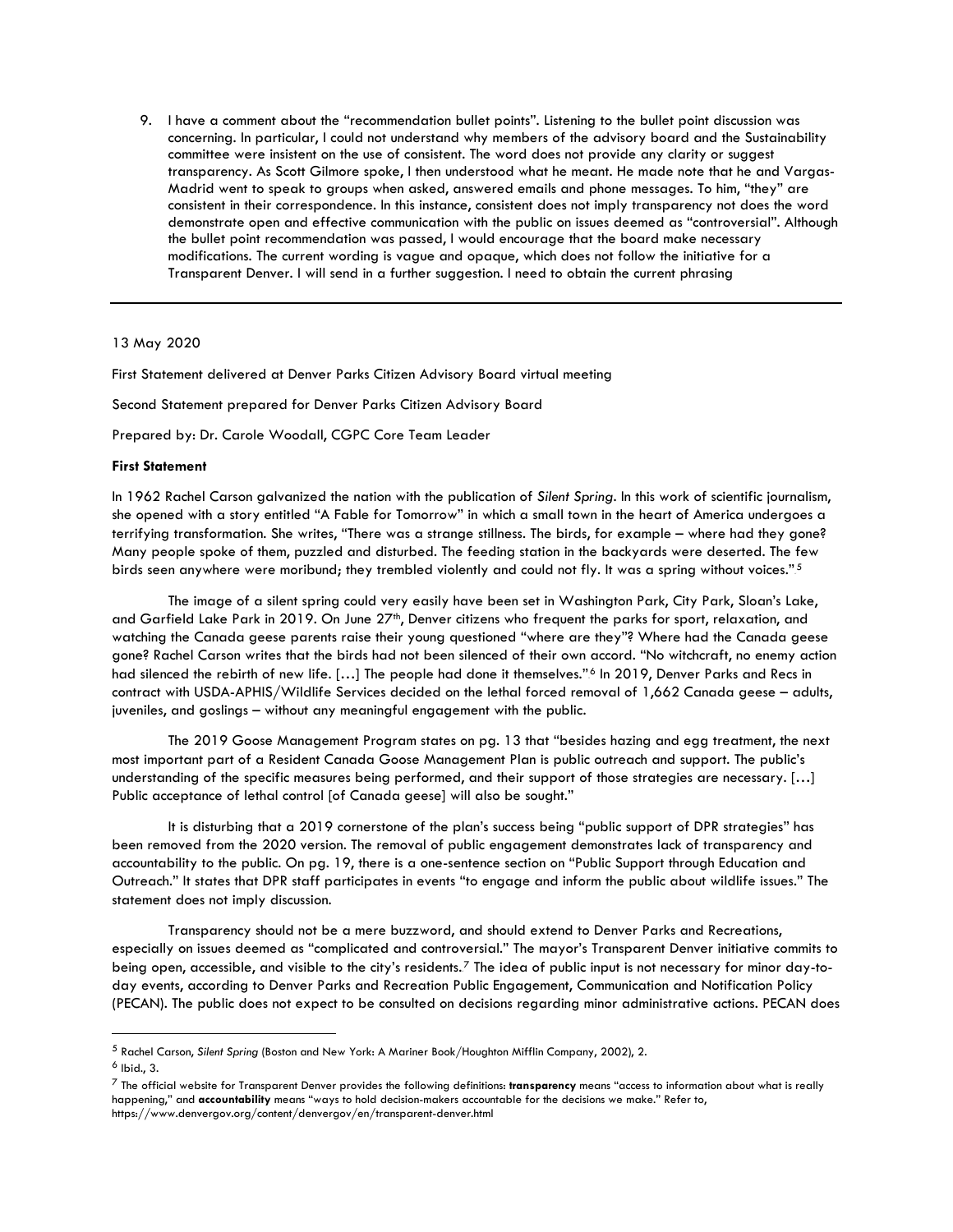not list the extermination of the park's wildlife as the conclusive means of controlling population as an exception. Lethal removal of Canada geese warrants public notification and engagement.  $^{\text{8}}$ 

Fifty years ago it was Rachel Carson's campaign against the use of DDT pesticide sprays. Eventually, public outcry led to the ban of DDT. Last year, there was public outcry against the lethal take of the Canada

geese. DPR's continuing lack of transparency and accountability is demonstrated again in the 2020 version. Not only are the Canada geese being silenced, but also the public's voice is being silenced.

-------------------------------------------------------------------------------------------------------------------------------

Email from Liz Holland

 $\overline{\phantom{a}}$ 

Comments and Questions

Hi this is Liz Holland, member of CGPC and Friends of Animals. Thank you for taking time to repair communication with the public and including individuals, you are making a very positive impact on the PRAB board and I greatly appreciate the waves you are making by standing up for public interest. I spoke about the difference between resident and migratory geese, and the importance of banding. Banding will also help determine age of geese, and who will be able to relearn how to migrate. Once I have my statement finalized, I will send it to you. Please see the comments and questions shared from the 5/13/20 meeting below: Questions and comments to be addressed:

• Egg oiling started in 2002 and was inconsistently deployed – in the 2019 report, showed only oiled eggs at 6 parks, stabilizing eggs at 30000 per year. should be doing 10,000 per year.

- 3100 in 2019, graph shows 3900.
- 5600 in Denver, and 1600 killed last year, with an addition of killing 4000 means they are planning to eliminate the entire population.
- Concerns from co-opting volunteers and bird conservancy who did their own surveys, and oiling events—not quite an equal partnership yet

• Water quality from goose poop is inaccurate/ Ecoli levels in co rivers have not changed in 15 years. No evidence in the program, have to think about it as an entire ecosystem.

- Report does not address climate change.
- Legal definition of migratory bird is that it is a migratory species, would like to know what definition y'all are using.

<sup>8</sup> Carole Woodall, "Considering Transparency," presented at "Geese and People: Protection and Policy" forum, sponsored by The Institute for Human-Animal Connection and The Center for Social Science Informed Animal Law, 29 January 2020.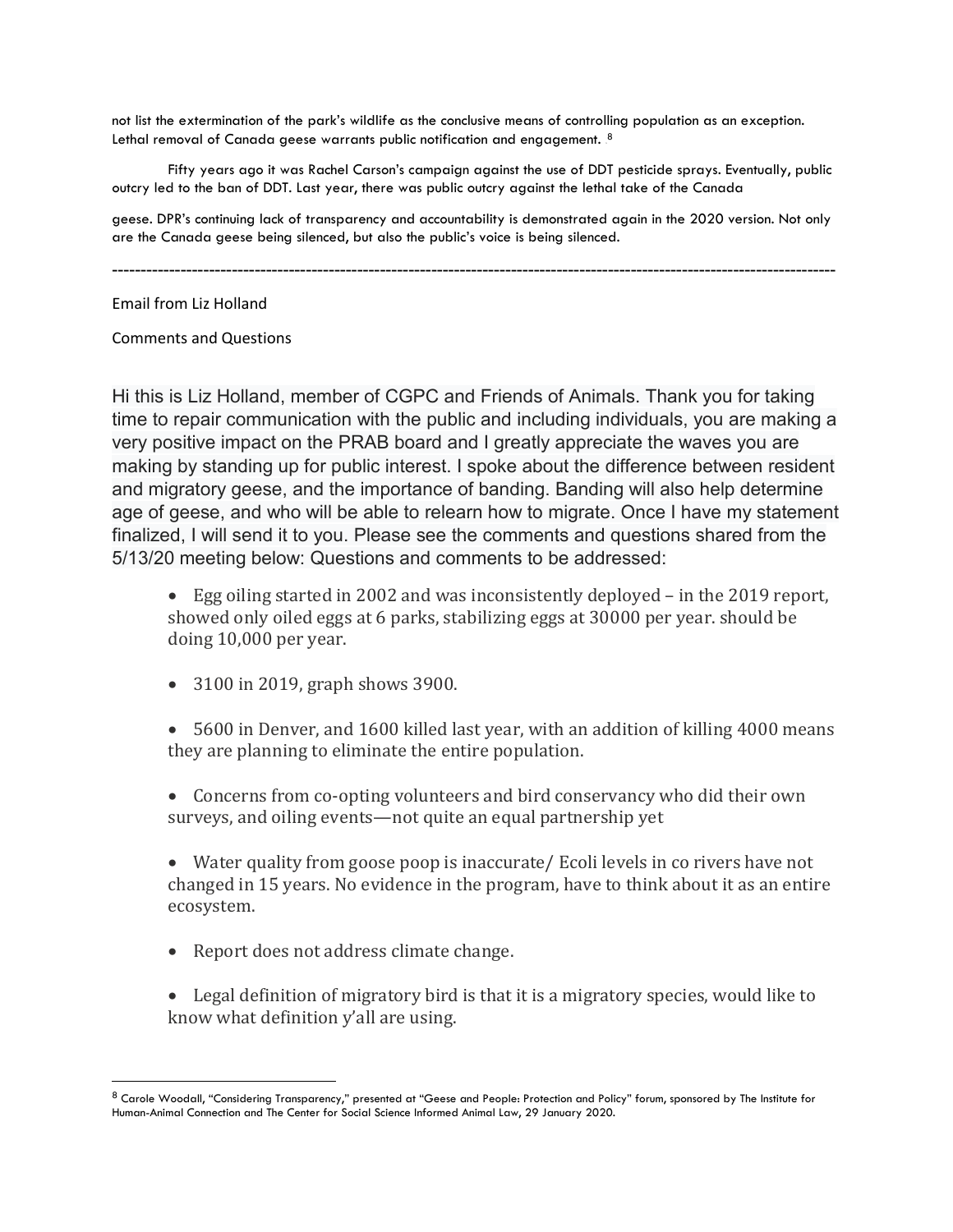- Definition of sustainability, how do you know what is sustainable?
- Egg oiling Graph inconsistent from reports
- Need to Send questions also in to sustainability committee
- Lack of transparency and communication remains a concern.

• Volunteers who bring up controversial issues, do not get engagement or a cool airing, even though they still are willing to help.

• Scott stressed that "when the goose group contacted DPR about volunteering, there was no hesitation and that they went through one training. After that covid really hit, so we did shut down the volunteer effort. We cannot take the chance of people out and about possibly getting infected." "I also understand that there are things that we state and actions that we take, that they are not supportive of and will never be supportive of." "We will do the best we can to continue with engaging with them, and working with them, and being responsive."

- How is the reduction from 400-500 geese from 4 parks to under 250 sustainable?
- Concern: There isn't a time to interact with these issues and get information to the public. (Outreach committee )\*\*
- Lisa shared the public feel this presentation is not an engagement opportunity\*\*\*\*\*needs further discussion
- Fran suggests questions also be sent to sustainability committee. Offers to be contacted ahead of time). Sustainability subcommittee meetings are Last Friday monthly/1pm online (link to be obtained)
- Language edit to white paper made:

o Significant increase in management methods, and consistent communication in community engagement regarding wildlife management.

Next meeting: unannounced, likely 2nd wed next month

# **Courtney DeWinter- Canada Geese Protection Colorado**

# **PUBLIC COMMENT-**

# **May 13, 2020 – Denver Parks & Rec Advisory Board Meeting**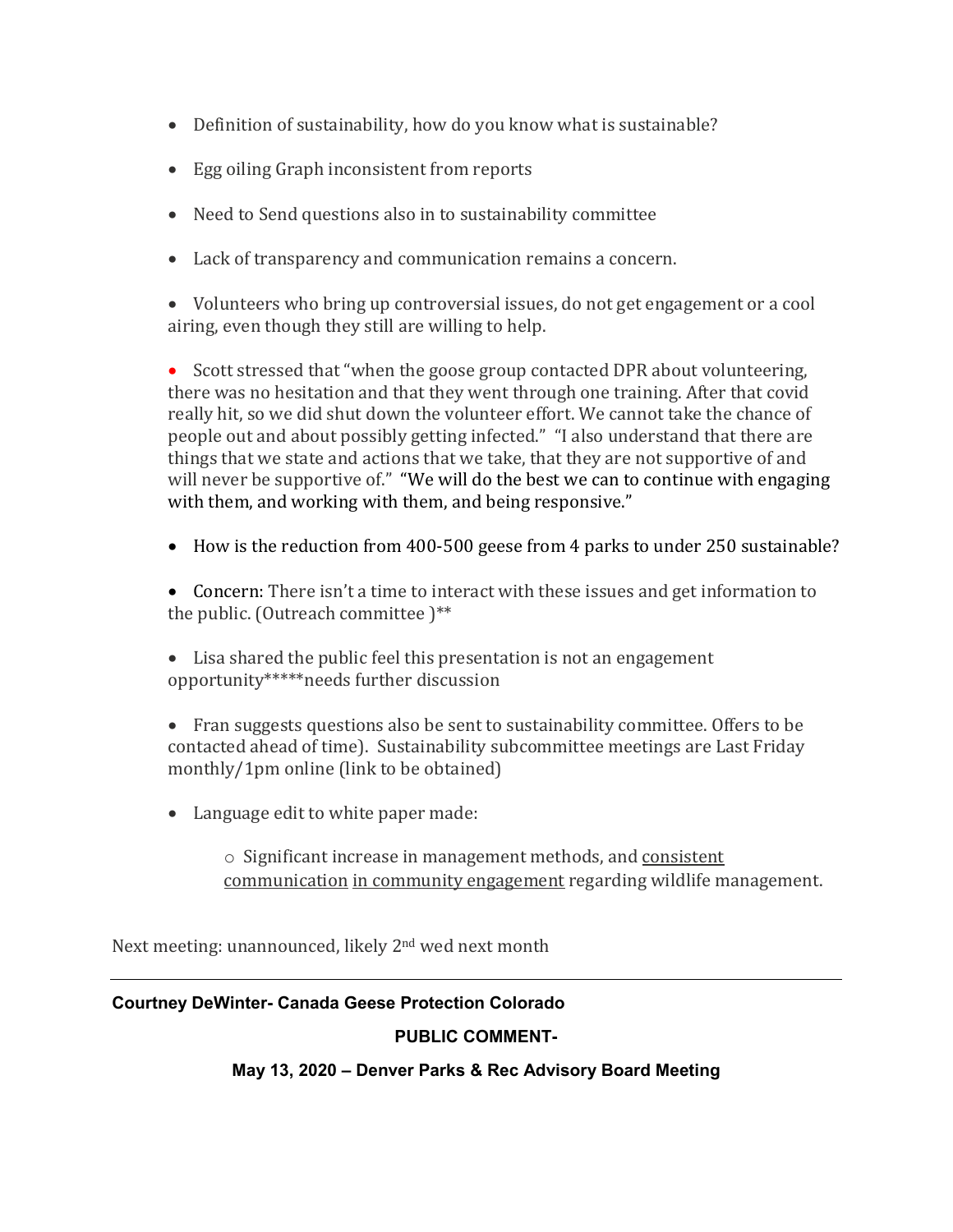The following public comment was presented to the Denver Parks & Rec Advisory Board at the May 13, 2020 virtual meeting of PRAB, from Courtney DeWinter, Core Team Leader – Canada Geese Protection Colorado

\*\*\*\*\*\*\*\*\*\*\*\*\*\*\*\*\*\*\*\*\*\*\*\*\*\*\*\*\*\*\*\*\*\*\*\*\*\*\*\*\*\*\*\*\*\*\*\*\*\*\*\*\*\*\*\*\*\*\*\*\*\*\*\*\*\*\*\*\*\*\*\*\*\*\*\*\*\*\*\*\*\*\*\*\*\*\*\*\*\*\*\*\*\*\*\*\*\*\*\*\*\*\*\*\*\*\*

Canada Geese Protection Colorado asks the Denver Parks & Rec Citizen Advisory Board to help us get timely & accurate answers from Denver Parks management.

Denver Parks is presenting the 2020 Goose Management Plan tonight. There are significant & disturbing changes between the 2019 & 2020 versions of this plan, listed as follows:

# **First Disturbing Change to the DPR Goose Management Document:**

This document is no longer called a "Goose Management Guide." It's now a Goose Damage Management Guide.

# **Question for Denver Parks & Rec:**

• Why has the language changed from "goose "management" to "goose damage management?"

# **Second Disturbing Change to the DPR Goose Management Document:**

In February 2020, Canada Geese Protection Colorado publicly announced that Denver Parks created the goose overpopulation problem because they didn't oil goose eggs for 9 out of the last 17 years. Instead of acknowledging this, Denver Parks management has removed the information showing their lack of execution of the Denver Parks egg oiling program from the document altogether.

# **Question for Denver Parks & Rec:**

• Why was the egg oiling information omitted from the 2020 DPR Goose Management document?

# **Third Disturbing Change to the DPR Goose Management Document:**

Denver Parks has removed ALL 2019 content promising opportunities for public comment & engagement.

# **Question for Denver Parks & Rec:**

How does removing all promises of public outreach & engagement from the 2020 guide fulfill Mayor Hancock's written policies of a "Transparent Denver" and state Sunshine laws regarding public discussion?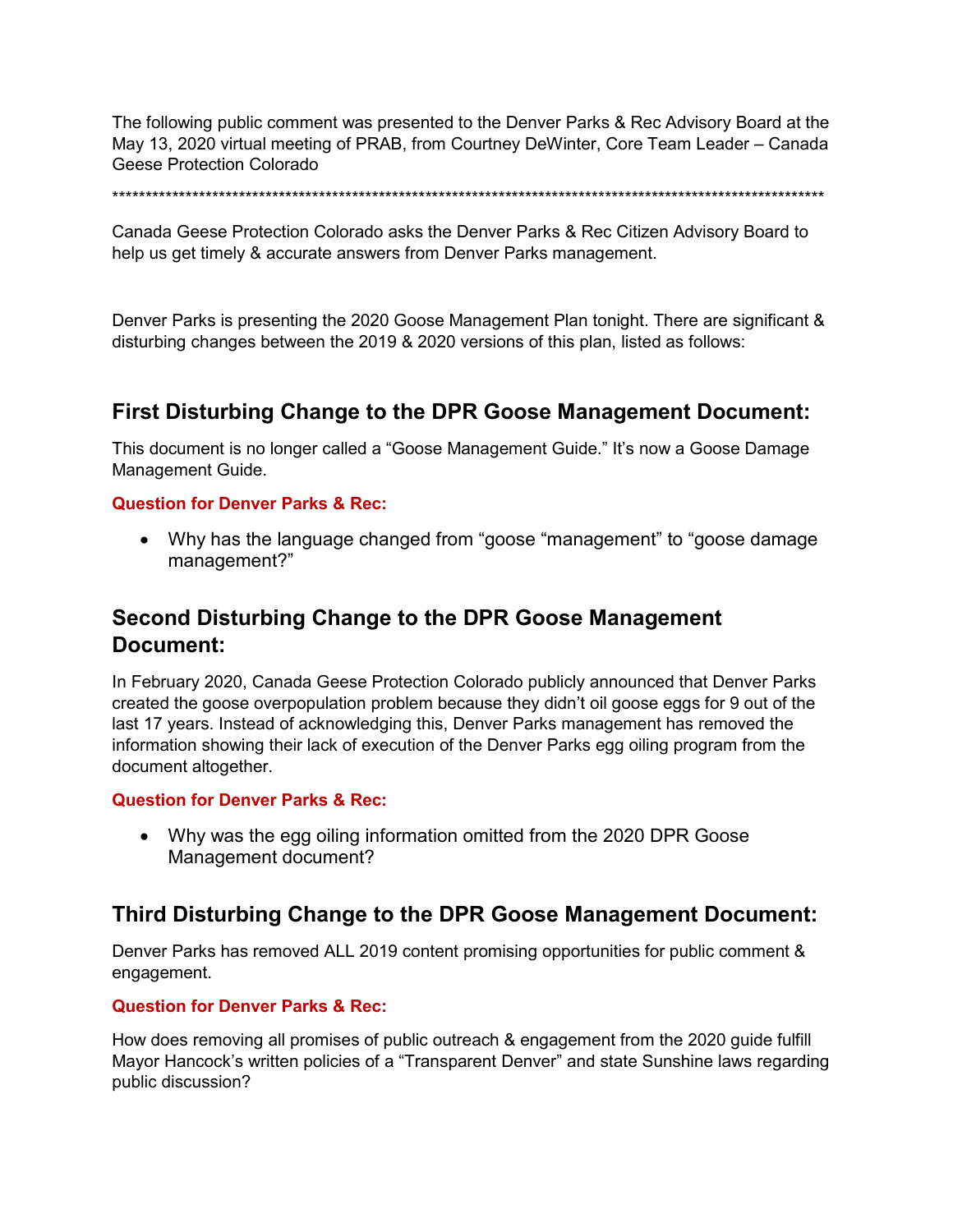We respectfully request that the Denver Parks & Rec Citizen Advisory obtain answers for us. Thank you.

Email comments to Arthur From Kenyon Moon

My name is Kenyon Moon, and I have a brief comment to add to tonight's discussion on goose management. As I am unable to be at the meeting in person this evening, I am submitting a written comment.

While I am drawing in part on my experience both as a naturalist and working for Wild Bird Rehab to develop this information, the statement should be considered my own and not that of the organization.

While I will likely make regular contributions to the discussion in coming months and years, tonight I would like to touch on only two questions of the tens we receive on a regular basis.

Question 1: How many goslings do you get, and what can we learn about nesting habits from them?

Answer: we do receive goslings orphaned for a variety of reasons; as far as possible, we attempt to join them to new families in the area. This year, the public has asked on more than one occasion if we can rehome them outside of Denver. We do not know whether their concerns of future culls are valid, but we do honor those requests as best as we can.

As to how many goslings, and what we can learn from them, yes-- there is information we can learn from these surrenders, but as May is the peak of gosling season and the situation is developing daily, I would be beyond my professional responsibilities to discuss specifics at tonight's meeting.

Question 2: Aren't geese everywhere? If geese are everywhere, is there anything we can do that is NOT active intervention? Can we reach populations like are at the Arsenal without active maintenance?

Answer: Geese are common in the area, and several plausible passive actions are regularly batted about in discussion, but I want to be more specific.

In answering the question: "Where are the geese?" a modest break-down of data from eBird (a citizen science website dedicated to bird-watching) confirms that – yes – the Arsenal does experience a smaller breeding and molt population of geese compared to Denver parks, but the same data also reveals a much more surprising hint that may allow us progress toward lower numbers with less "maintenance heavy" actions such as egg oiling and lethal take. Breaking down observations by hundreds of people across dozens of sites around the metro-area suggests that most parks in surrounding metro-area counties with both water features and turf-grass as their primary attraction ALSO have substantially lower spring and summer goose populations than Denver's big parks, sometimes nearly as low as the population present at the Arsenal.

Which brings us to questions not yet asked--

• Has any survey been conducted of landscape, human activity, dog activity, and other variables been done to compare, and possibly decipher, what geese are selecting for in Denver parks over parks in the suburbs? Parks that you or I would call similar to Denver Parks?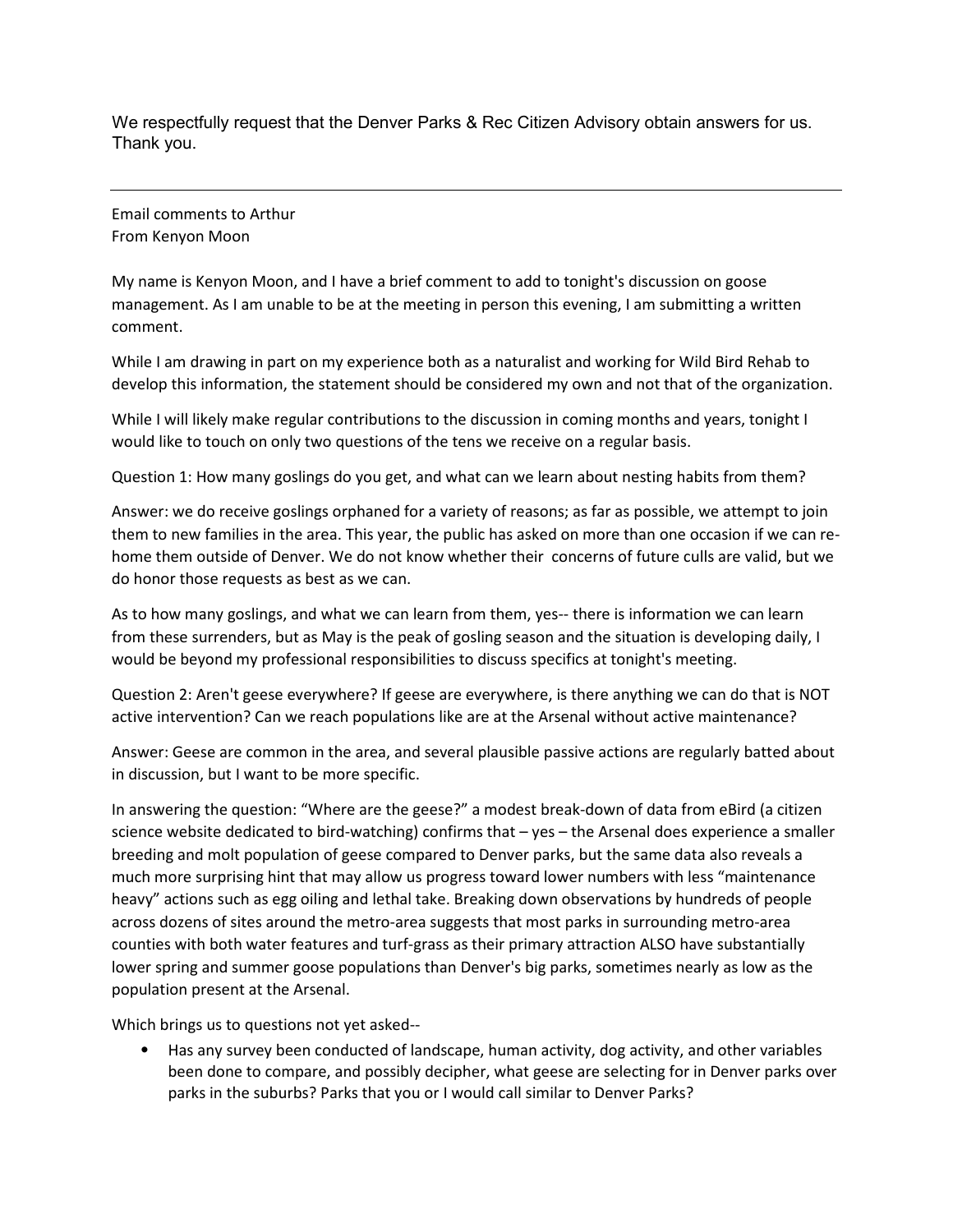• Are these populations acceptable to residents who frequent those parks, and if so, which parks?

These are questions I will be seeking to answer in coming years. I will forward what I find to the City, and it is my hope that the city will both pursue information on their own and make use of this information as management efforts continue to evolve.

Thank you

Email to Dr. Calderon From Kenyon Moon

# Greetings, Boardmember Calderon.

Dr. Woodall has been asking me for numbers related to Canada Geese that have come through Wild Bird Rehab this spring.

I have no answers, but I may be able to at least offer some information.

In 2014 we received about 43 goslings, of which 4 came from somewhere in the suburbs, and at least 16 were from reported from Denver parks. Sloan's Lake (7), Washington Park (8), City Park (1). Some of the remaining 20 or so from Denver neighborhood addresses, and several have addresses that look like parks, but I've not looked in the old files to see if there are any further notes not listed in the database. In other words:

# • Of about 43 goslings

oAll but about 4 came from Denver,

- $\circ$ Of those roughly 39+,
	- At least 16 were from Denver parks, possibly more (some only list cross streets, some use a park address, some use a park name), and
	- The remainder were a combination of business and residential addresses, and a few of these may have used the address of the park to report the origin

The last year for which we have complete data is 2019:

- In 2019 we received (to my memory) 14 goslings, 4 from Denver, only one from the parks.
- 2018 we received a total of 15 goslings, 5 from Denver, none from parks.

In 2017 we were open, but not until late enough in the year that we missed gosling season.

We were closed in 2015 and 2016.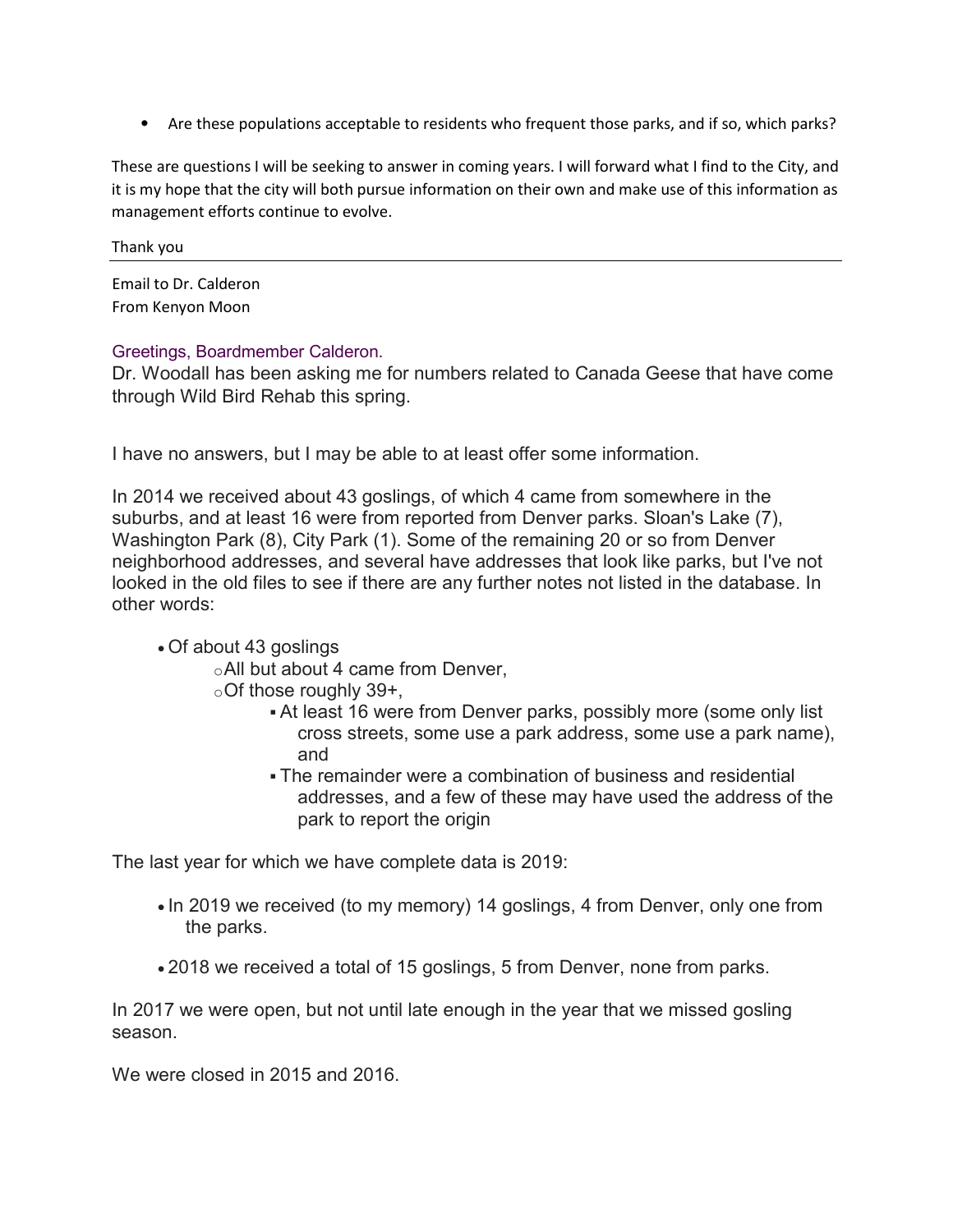For 2020: To my knowledge, we have received calls for 17 goslings as of 5/16, and most of these have come through us and either been rehomed or transferred to Greenwood Wildlife. Note that this number may have changed since I left Saturday. (This is updated since the PRAB meeting, at which point we had 14). To my knowledge, 5 of the 17 are from Denver, none of these from parks so far.

I understand there may be some concern that the city and/or Wildlife Services are working in the parks in some way during the pandemic. I have no information or evidence either way with this. I can, however, note that:

- I would expect that interference close to or after hatching would result in an increase in orphaned geese, especially from the parks. This has not happened.
- If there are efforts against geese on nests prior to hatching activity, I would have no information on my end-- this information would come from people monitoring the parks, ostensibly for changes to established nests. If these geese are being removed, the eggs won't come to us unless they are found and/or they are close enough to hatching (in which case, see previous).
- If nesting geese are being removed, it is likely that eggs are being taken as well as nest material scattered. If they are simply being hased away from nests, I would (assume) that eggs are being removed to discourage the parents from returning. I would have no information on this, unfortunately, this would also have to come from people monitoring the parks.
- This may be happening, and we may yet be able to uncover hints in the data we collect from goslings, but this is not something I can do with a partial dataset.

Unfortunately, I can't offer any answers on this and can hardly even form questions as we are still receiving goslings a few times a week, and the numbers (and related statistics) will continue to change in ways that will change the nature of the concerns or questions that may need to be raised. I simply do not know, yet, how to offer you questions (much less answers) until we get to the end of nesting season in another week or two.

In the meanwhile, I hope this information helps you with whatever inquiry you are pursuing.

May 13, 2020

Personal Statement by Liz Holland

A Need For Banding and Updated Studies on Migration of Canada Geese In a March CGPC and DPR meeting it was asked, "how can you tell the difference between resident and migratory Canada geese," and there was no definitive answer other than "we